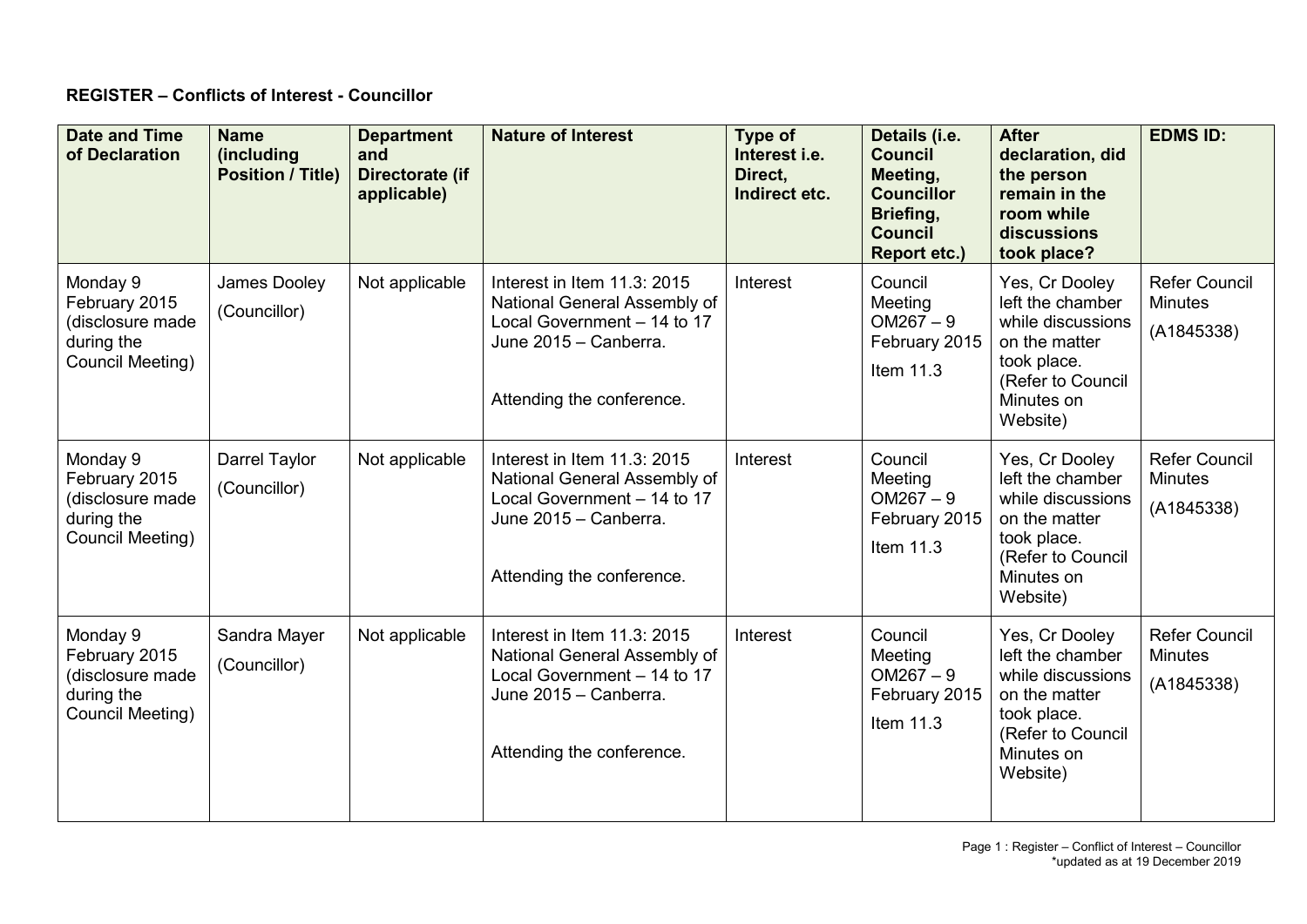| <b>Date and Time</b><br>of Declaration                                                    | <b>Name</b><br>(including<br><b>Position / Title)</b> | <b>Department</b><br>and<br>Directorate (if<br>applicable) | <b>Nature of Interest</b>                                                                                                                                                                                       | Type of<br>Interest i.e.<br>Direct.<br>Indirect etc. | Details (i.e.<br><b>Council</b><br>Meeting,<br><b>Councillor</b><br>Briefing,<br><b>Council</b><br><b>Report etc.)</b> | <b>After</b><br>declaration, did<br>the person<br>remain in the<br>room while<br>discussions<br>took place?                             | <b>EDMS ID:</b>                                                 |
|-------------------------------------------------------------------------------------------|-------------------------------------------------------|------------------------------------------------------------|-----------------------------------------------------------------------------------------------------------------------------------------------------------------------------------------------------------------|------------------------------------------------------|------------------------------------------------------------------------------------------------------------------------|-----------------------------------------------------------------------------------------------------------------------------------------|-----------------------------------------------------------------|
| Monday 2 March<br>2015 (via email<br>to the Chief<br>Executive<br>Officer)                | <b>Brian Cunial</b><br>(Councillor)                   | Not applicable                                             | Declaration of interest made<br>in writing to the Chief<br>Executive Officer classifying<br>the type of interest and<br>nature of the interest in<br>accordance s79 of the Local<br>Government Act 1989.        | <b>Direct Interest</b>                               | Council<br>Meeting<br>$OM271 - 2$<br><b>March 2015</b><br>Item 10.1                                                    | Yes, Cr Cunial<br>left the chamber<br>while discussions<br>on the matter<br>took place.<br>(Refer to Minutes<br>on Council<br>Website)  | *emailed<br>directly to<br>CEO <sup>*</sup><br>(A1863890)       |
| Monday 13 April<br>2015 (disclosure<br>made during<br>Council Meeting)                    | Colin Hampton<br>(Councillor)                         | Not applicable                                             | Interest in Item C2: Award of<br>Contract No 2014/15-70 Golf<br>Links Road Reconstruction.<br>Lives along Golf Links Road.                                                                                      | Interest                                             | Council<br>Meeting<br>$OM270 - 13$<br>April 2015<br>Item C <sub>2</sub>                                                | Yes, Cr Hampton<br>left the chamber<br>while discussions<br>on the matter<br>took place.<br>(Refer to Minutes<br>on Council<br>Website) | <b>Refer Council</b><br><b>Minutes</b><br>(A1887298)            |
| Monday 4 May<br>2015 at 6.25pm<br>(via email to the<br><b>Chief Executive</b><br>Officer) | <b>Brian Cunial</b><br>(Councillor)                   | Not applicable                                             | Declaration of interest made<br>in writing to the Chief<br><b>Executive Officer classifying</b><br>the type of interest and<br>nature of the interest in<br>accordance s79 of the Local<br>Government Act 1989. | <b>Direct Interest</b>                               | Council<br>Meeting<br>$OM271 - 4$<br>May 2015<br>Item 10.1                                                             | Yes, Cr Cunial<br>left the chamber<br>while discussions<br>on the matter<br>took place.<br>(Refer to Minutes<br>on Council<br>Website)  | A1897451<br>(Email from<br>Councillor)<br>A1905602<br>(Minutes) |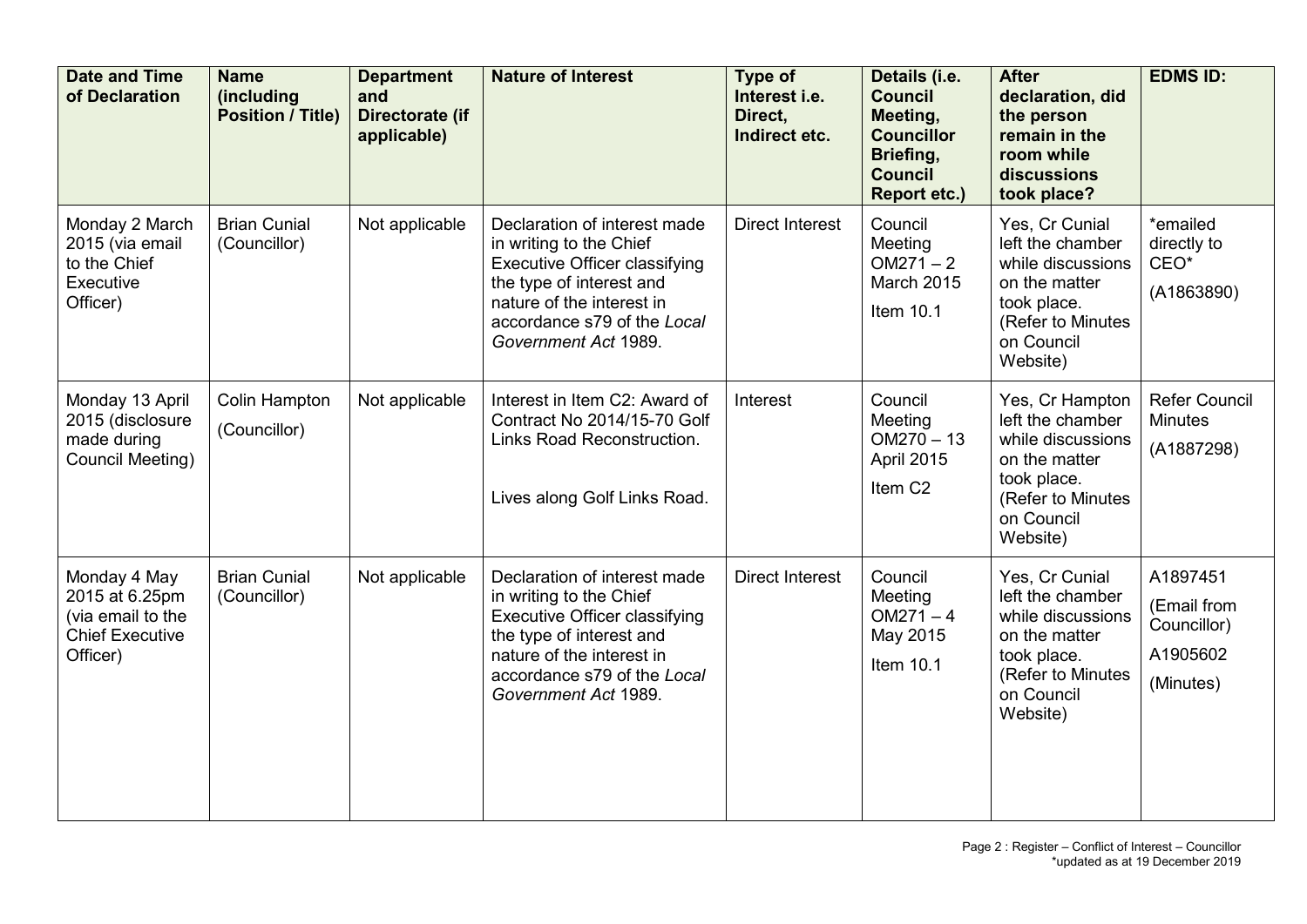| <b>Date and Time</b><br>of Declaration                                     | <b>Name</b><br>(including<br><b>Position / Title)</b> | <b>Department</b><br>and<br>Directorate (if<br>applicable) | <b>Nature of Interest</b>                                                                                                                                | Type of<br>Interest i.e.<br>Direct.<br>Indirect etc. | Details (i.e.<br><b>Council</b><br>Meeting,<br><b>Councillor</b><br>Briefing,<br><b>Council</b><br><b>Report etc.)</b> | <b>After</b><br>declaration, did<br>the person<br>remain in the<br>room while<br>discussions<br>took place?                                  | <b>EDMS ID:</b>                                     |
|----------------------------------------------------------------------------|-------------------------------------------------------|------------------------------------------------------------|----------------------------------------------------------------------------------------------------------------------------------------------------------|------------------------------------------------------|------------------------------------------------------------------------------------------------------------------------|----------------------------------------------------------------------------------------------------------------------------------------------|-----------------------------------------------------|
| Monday 25 May<br>2015 (disclosure<br>made during<br>Council Meeting)       | Suzette Tayler<br>(Councillor)                        | Not applicable                                             | Interest in Item C1: Purchase<br>of rear of 33 Bruarong<br>Crescent, Frankston.<br>Knows the owners.                                                     | <b>Indirect Interest</b><br>by Closed<br>Association | Council<br>Meeting<br>$OM272 - 25$<br>May 2015<br>Item C1                                                              | Yes, Cr Tayler<br>left the chamber<br>while discussions<br>on the matter<br>took place.<br>(Refer to Minutes<br>on Council<br>Website)       | Refer to<br>Council<br><b>Minutes</b><br>(A1907043) |
| Monday 25 May<br>2015 (disclosure<br>made during<br>Council Meeting)       | James Dooley<br>(Councillor)                          | Not applicable                                             | Interest in Item 11.16:<br>Frankston Metropolitan<br><b>Activity Centre Structure</b><br>Plan.<br>Interest in common - did not<br>vote on the matter.    | Interest in<br>common                                | Council<br>Meeting<br>$OM272 - 25$<br>May 2015<br>Item 11.16                                                           | No, Cr Dooley<br>remained in the<br>chamber while<br>discussions on<br>the matter took<br>place. (Refer to<br>Minutes on<br>Council Website) | Refer to<br>Council<br><b>Minutes</b><br>(A1907043) |
| Monday 5<br>October 2015<br>(disclosure made<br>during Council<br>Meeting) | Darrel Taylor<br>(Councillor)                         | Not applicable                                             | Interest in Item 12.15: NOM<br>1167 – Kingsley Park Primary<br><b>School Sporting Equipment</b><br>Packs.<br>His daughters attend the<br>primary school. | Indirect Interest<br>by Close<br>Association         | Council<br>Meeting<br>$OM278 - 5$<br>October 2015<br>Item 12.15                                                        | Yes, Cr Taylor<br>left the chamber<br>while discussions<br>on the matter<br>took place.<br>(Refer to Minutes<br>on Council<br>Website)       | Refer to<br>Council<br><b>Minutes</b><br>(A1997053) |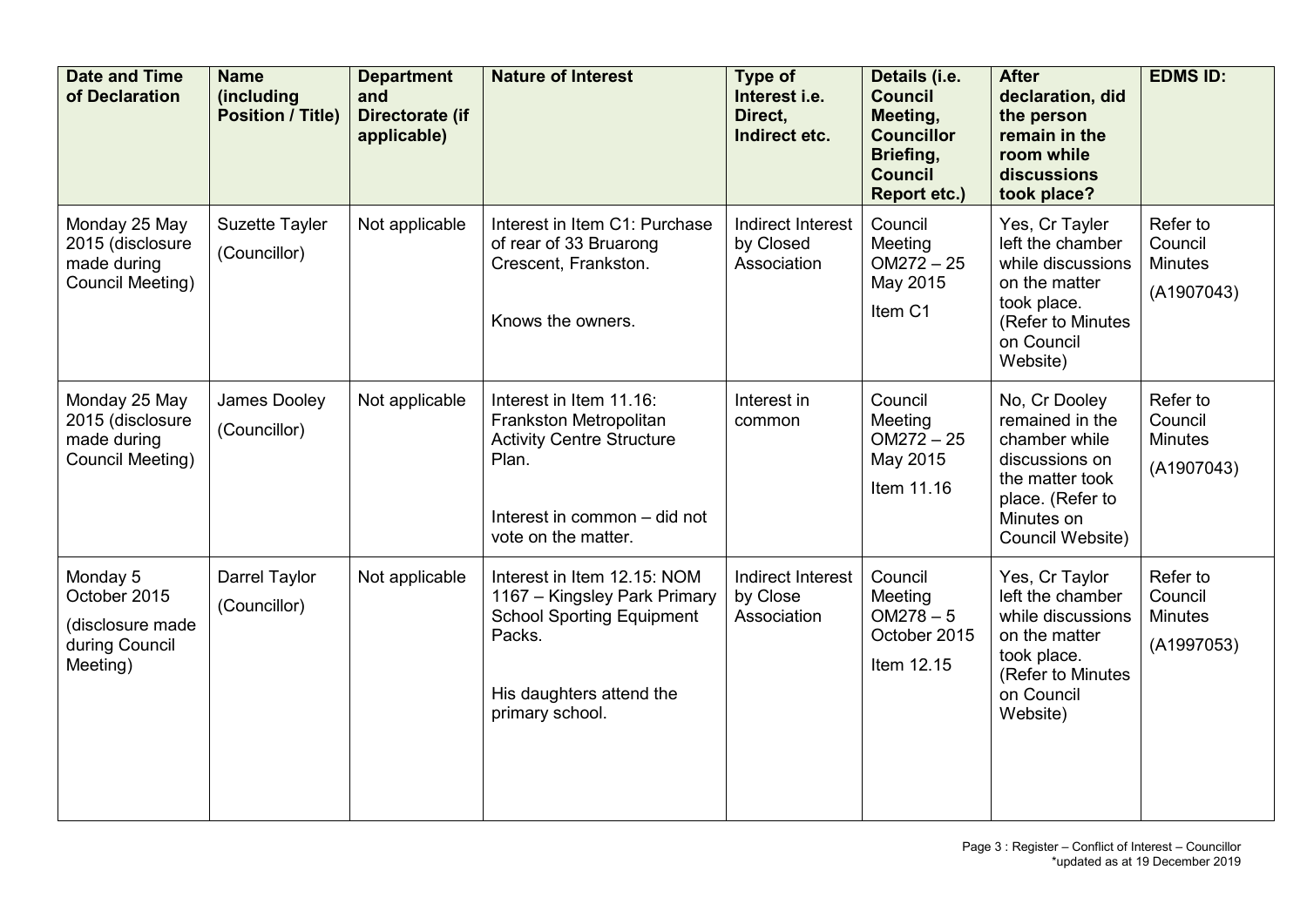| <b>Date and Time</b><br>of Declaration                                      | <b>Name</b><br>(including<br><b>Position / Title)</b> | <b>Department</b><br>and<br>Directorate (if<br>applicable) | <b>Nature of Interest</b>                                                                                                                                                                                                                                                                                                    | <b>Type of</b><br>Interest i.e.<br>Direct.<br>Indirect etc. | Details (i.e.<br><b>Council</b><br>Meeting,<br><b>Councillor</b><br>Briefing,<br><b>Council</b><br><b>Report etc.)</b> | <b>After</b><br>declaration, did<br>the person<br>remain in the<br>room while<br>discussions<br>took place? | <b>EDMS ID:</b>                                     |
|-----------------------------------------------------------------------------|-------------------------------------------------------|------------------------------------------------------------|------------------------------------------------------------------------------------------------------------------------------------------------------------------------------------------------------------------------------------------------------------------------------------------------------------------------------|-------------------------------------------------------------|------------------------------------------------------------------------------------------------------------------------|-------------------------------------------------------------------------------------------------------------|-----------------------------------------------------|
| Monday 26<br>October 2015<br>(disclosure made<br>during Council<br>Meeting) | <b>Glenn Aitken</b><br>(Councillor)                   | Not applicable                                             | Interest in Item 12.5:<br>Mechanics Institute -<br><b>Frankston Symphony</b><br>Orchestra.<br>Brother and sister in law are<br>involved in the Frankston<br>Symphony Orchestra.                                                                                                                                              | Interest                                                    | Council<br>Meeting<br>$OM279 - 26$<br>October 2015<br>Item 12.5                                                        | No, the<br>Councillor<br>remained in the<br>Chamber while<br>discussion on the<br>matter took<br>place.     | Refer to<br>Council<br><b>Minutes</b><br>(A3012119) |
| Monday 26<br>October 2015<br>(disclosure made<br>during Council<br>Meeting) | Sandra Mayer<br>(Councillor)                          | Not applicable                                             | Interest in Item 13.4: NOM<br>1177 - Bully Zero Australia<br>Foundation - Bull Zero<br><b>Sessions for Elizabeth</b><br>Murdoch Secondary College,<br>Langwarrin and Carrum<br>Downs Secondary College,<br><b>Carrum Downs</b>                                                                                               | Interest                                                    | Council<br>Meeting<br>$OM279 - 26$<br>October 2015<br>Item 13.4                                                        | No, the<br>Councillor<br>remained in the<br>Chamber while<br>discussion on the<br>matter took<br>place.     | Refer to<br>Council<br><b>Minutes</b><br>(A3012119) |
| Monday 7<br>December 2015<br>(disclosure made<br>during Council<br>Meeting) | James Dooley<br>(Councillor)                          | Not applicable                                             | Interest in Item 11.1:<br><b>Planning Application No</b><br>468/2013/P - 571 Nepean<br>Highway, Frankston - to<br>construct one (1) dwelling in<br>a Design and Development<br>Overlay (Schedule 6) and<br>associated works within an<br><b>Erosion Management</b><br>Overlay. One of the speakers<br>is well known to them. | Interest                                                    | Council<br>Meeting<br>$OM281 - 7$<br>December<br>2015<br>Item 11.1                                                     | No, the<br>Councillor<br>remained in the<br>Chamber while<br>discussion on the<br>matter took<br>place.     | Refer to<br>Council<br><b>Minutes</b><br>(A3032908) |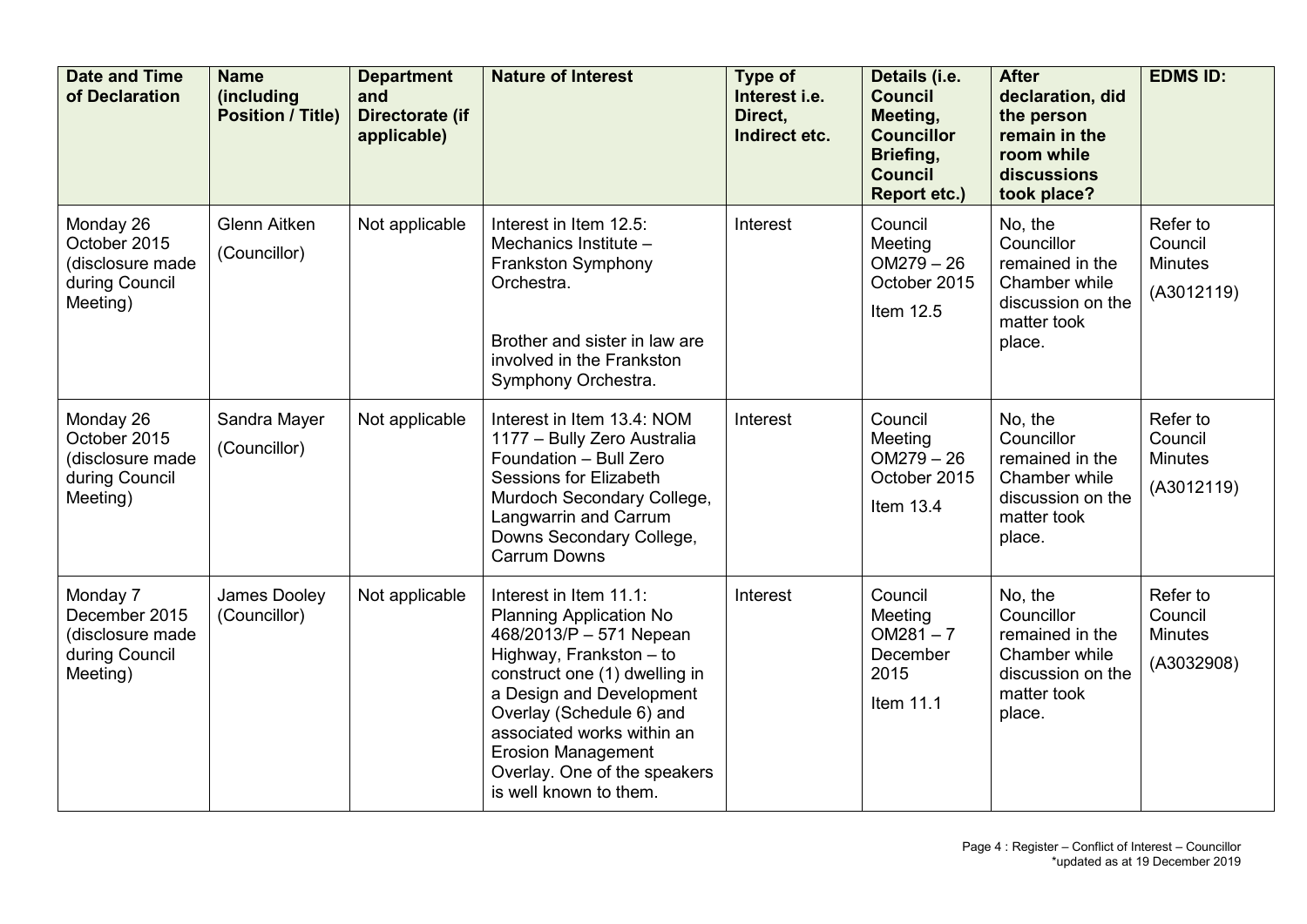| <b>Date and Time</b><br>of Declaration                                     | <b>Name</b><br>(including<br><b>Position / Title)</b> | <b>Department</b><br>and<br>Directorate (if<br>applicable) | <b>Nature of Interest</b>                                                                                                                                                                                                                                                                                                       | Type of<br>Interest i.e.<br>Direct.<br>Indirect etc. | Details (i.e.<br><b>Council</b><br>Meeting,<br><b>Councillor</b><br>Briefing,<br><b>Council</b><br><b>Report etc.)</b> | <b>After</b><br>declaration, did<br>the person<br>remain in the<br>room while<br>discussions<br>took place? | <b>EDMS ID:</b>                                     |
|----------------------------------------------------------------------------|-------------------------------------------------------|------------------------------------------------------------|---------------------------------------------------------------------------------------------------------------------------------------------------------------------------------------------------------------------------------------------------------------------------------------------------------------------------------|------------------------------------------------------|------------------------------------------------------------------------------------------------------------------------|-------------------------------------------------------------------------------------------------------------|-----------------------------------------------------|
| Monday 7<br>December 2015<br>(disclosure made<br>during Council<br>Meeting | <b>Colin Hampton</b><br>(Councillor)                  | Not applicable                                             | Interest in Item 11.1:<br><b>Planning Application No</b><br>468/2013/P - 571 Nepean<br>Highway, Frankston - to<br>construct one (1) dwelling in<br>a Design and Development<br>Overlay (Schedule 6) and<br>associated works within an<br><b>Erosion Management</b><br>Overlay.<br>One of the speakers is well<br>known to them. | Interest                                             | Council<br>Meeting<br>$OM281 - 7$<br>December<br>2015<br>Item 11.1                                                     | No, the<br>Councillor<br>remained in the<br>Chamber while<br>discussion on the<br>matter took<br>place.     | Refer to<br>Council<br><b>Minutes</b><br>(A3032908) |
| Monday 7<br>December 2015<br>(disclosure made<br>during Council<br>Meeting | <b>Glenn Aitken</b><br>(Councillor)                   | Not applicable                                             | Interest in Item 11.1:<br><b>Planning Application No</b><br>468/2013/P - 571 Nepean<br>Highway, Frankston - to<br>construct one (1) dwelling in<br>a Design and Development<br>Overlay (Schedule 6) and<br>associated works within an<br><b>Erosion Management</b><br>Overlay.<br>One of the speakers is well<br>known to them. | Interest                                             | Council<br>Meeting<br>$OM281 - 7$<br>December<br>2015<br>Item 11.1                                                     | No, the<br>Councillor<br>remained in the<br>Chamber while<br>discussion on the<br>matter took<br>place.     | Refer to<br>Council<br><b>Minutes</b><br>(A3032908) |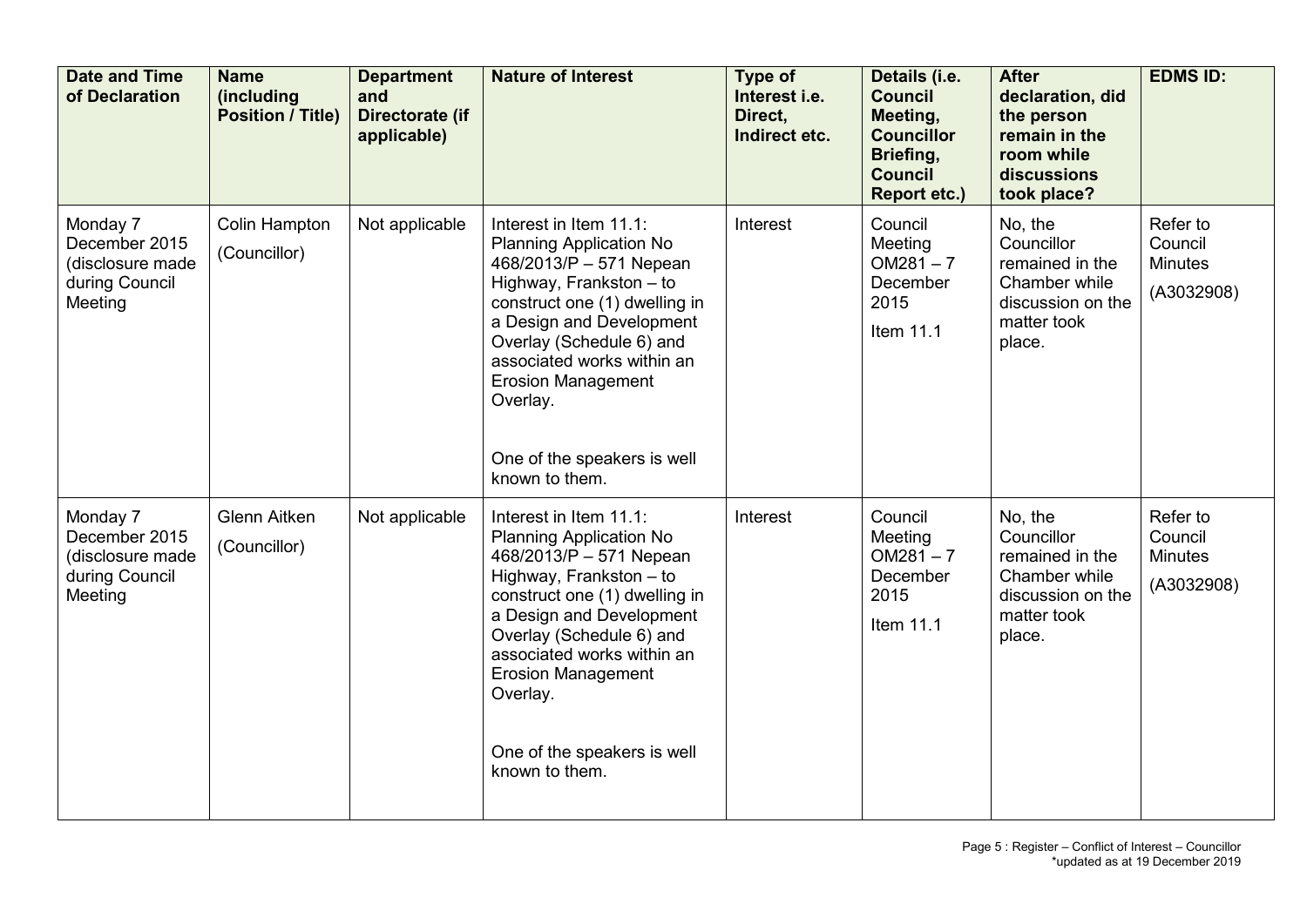| <b>Date and Time</b><br>of Declaration                                      | <b>Name</b><br>(including<br><b>Position / Title)</b> | <b>Department</b><br>and<br>Directorate (if<br>applicable) | <b>Nature of Interest</b>                                                                                                                                                                                                                                                                                                       | Type of<br>Interest i.e.<br>Direct.<br>Indirect etc. | Details (i.e.<br><b>Council</b><br>Meeting,<br><b>Councillor</b><br>Briefing,<br><b>Council</b><br><b>Report etc.)</b> | <b>After</b><br>declaration, did<br>the person<br>remain in the<br>room while<br>discussions<br>took place? | <b>EDMS ID:</b>                                     |
|-----------------------------------------------------------------------------|-------------------------------------------------------|------------------------------------------------------------|---------------------------------------------------------------------------------------------------------------------------------------------------------------------------------------------------------------------------------------------------------------------------------------------------------------------------------|------------------------------------------------------|------------------------------------------------------------------------------------------------------------------------|-------------------------------------------------------------------------------------------------------------|-----------------------------------------------------|
| Monday 7<br>December 2015<br>(disclosure made<br>during Council<br>Meeting  | <b>Brian Cunial</b><br>(Councillor)                   | Not applicable                                             | Interest in Item 11.1:<br><b>Planning Application No</b><br>468/2013/P - 571 Nepean<br>Highway, Frankston - to<br>construct one (1) dwelling in<br>a Design and Development<br>Overlay (Schedule 6) and<br>associated works within an<br><b>Erosion Management</b><br>Overlay.<br>One of the speakers is well<br>known to them. | Interest                                             | Council<br>Meeting<br>$OM281 - 7$<br>December<br>2015<br>Item 11.1                                                     | No, the<br>Councillor<br>remained in the<br>Chamber while<br>discussion on the<br>matter took<br>place.     | Refer to<br>Council<br><b>Minutes</b><br>(A3032908) |
| Monday 7<br>December 2015<br>(disclosure made<br>during Council<br>Meeting  | <b>Brian Cunial</b><br>(Councillor)                   | Not applicable                                             | Interest in Item 12.9:<br><b>Adoption of Paths</b><br>Development Plan<br>One of the paths identified in<br>the plan is in his street of<br>residence                                                                                                                                                                           | Interest in<br>common                                | Council<br>Meeting<br>$OM281 - 7$<br>December<br>2015<br>Item 12.9                                                     | No, the<br>Councillor<br>remained in the<br>Chamber while<br>discussion on the<br>matter took place         | Refer to<br>Council<br><b>Minutes</b><br>(A3032908) |
| Monday 7<br>December 2015<br>(disclosure made<br>during Council<br>Meeting) | Darrel Taylor<br>(Councillor)                         | Not applicable                                             | Interest in item C1: Issuing<br><b>Small Business Grants</b><br>One of the recipients<br>provides supplies to his<br>workplace.                                                                                                                                                                                                 | Interest                                             | Council<br>Meeting<br>$OM281 - 7$<br>December<br>2015<br>Item C1                                                       | No, the<br>Councillor<br>remained in the<br>Chamber while<br>discussion on the<br>matter took place         | Refer to<br>Council<br><b>Minutes</b><br>(A3032908) |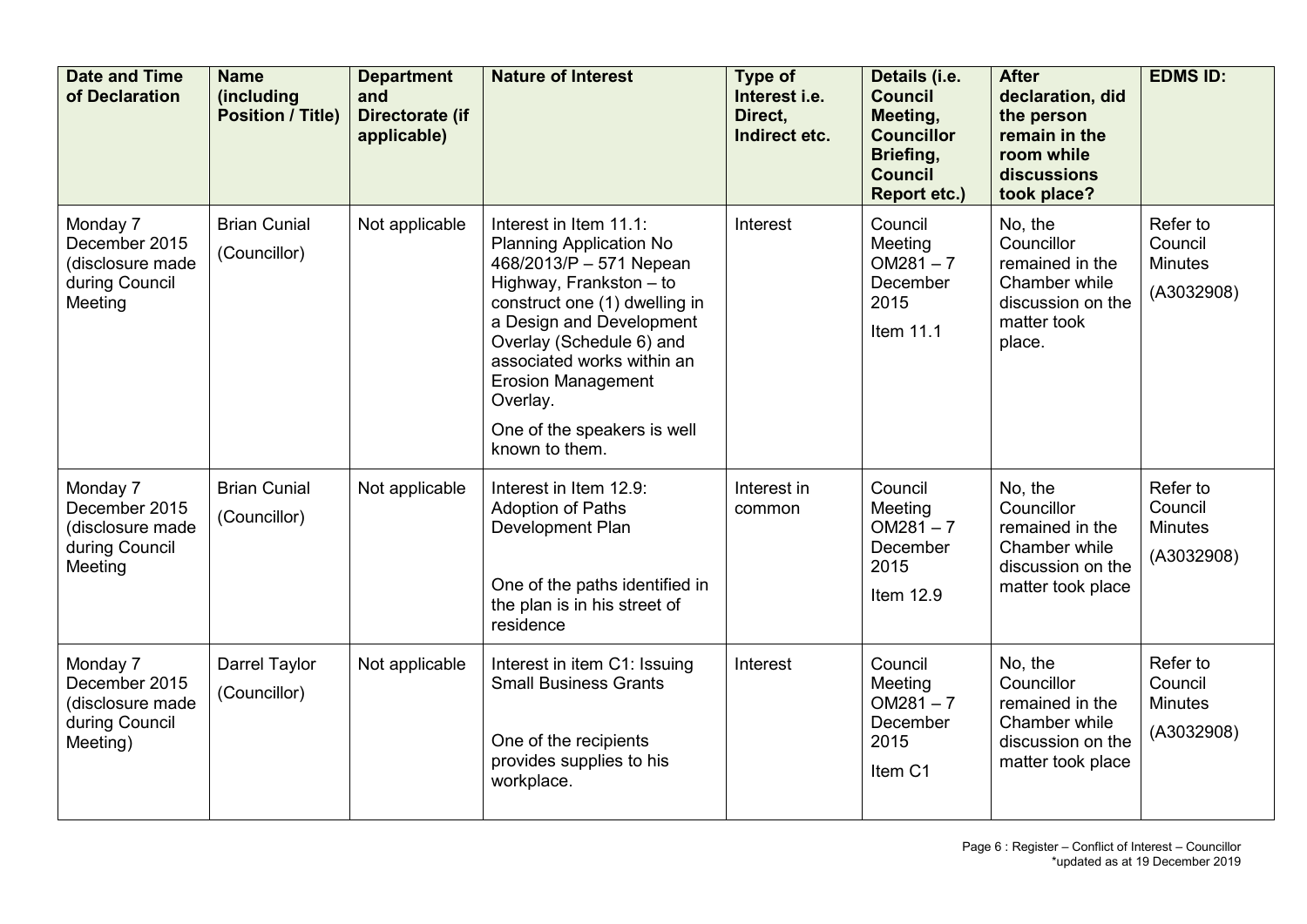| <b>Date and Time</b><br>of Declaration                                      | <b>Name</b><br>(including<br><b>Position / Title)</b> | <b>Department</b><br>and<br>Directorate (if<br>applicable) | <b>Nature of Interest</b>                                                                                                                                                 | Type of<br>Interest i.e.<br>Direct.<br>Indirect etc. | Details (i.e.<br><b>Council</b><br>Meeting,<br><b>Councillor</b><br>Briefing,<br><b>Council</b><br><b>Report etc.)</b> | <b>After</b><br>declaration, did<br>the person<br>remain in the<br>room while<br>discussions<br>took place? | <b>EDMS ID:</b>                                     |
|-----------------------------------------------------------------------------|-------------------------------------------------------|------------------------------------------------------------|---------------------------------------------------------------------------------------------------------------------------------------------------------------------------|------------------------------------------------------|------------------------------------------------------------------------------------------------------------------------|-------------------------------------------------------------------------------------------------------------|-----------------------------------------------------|
| Monday 1<br>February 2016<br>(disclosure made<br>during Council<br>Meeting) | <b>James Dooley</b><br>(Mayor)                        | Not applicable                                             | Interest in Item 12.3: National<br>General Assembly of Local<br>Government from 19 to 22<br><b>June 2016</b>                                                              | Interest                                             | Council<br>Meeting<br>$OM282 - 1$<br>February 2016<br>Item 12.3                                                        | No, the Mayor<br>remained in the<br>chamber while<br>discussions on<br>the matter took<br>place.            | Refer to<br>Council<br><b>Minutes</b><br>(A3064061) |
| Monday 1<br>February 2016<br>(disclosure made<br>during Council<br>Meeting) | Sandra Mayer<br>(Councillor)                          | Not applicable                                             | Interest in Item 12.3: National<br><b>General Assembly of Local</b><br>Government from 19 to 22<br><b>June 2016</b>                                                       | Interest                                             | Council<br>Meeting<br>$OM282 - 1$<br>February 2016<br>Item 12.3                                                        | No, Cr Mayer<br>remained in the<br>chamber while<br>discussions on<br>the matter took<br>place.             | Refer to<br>Council<br><b>Minutes</b><br>(A3064061) |
| Monday 1<br>February 2016<br>(disclosure made<br>during Council<br>Meeting) | <b>Colin Hampton</b><br>(Councillor)                  | Not applicable                                             | Interest in Item 12.3: National<br><b>General Assembly of Local</b><br>Government from 19 to 22<br><b>June 2016</b>                                                       | Interest                                             | Council<br>Meeting<br>$OM282 - 1$<br>February 2016<br>Item 12.3                                                        | No, Cr Hampton<br>remained in the<br>chamber while<br>discussions on<br>the matter took<br>place.           | Refer to<br>Council<br><b>Minutes</b><br>(A3064061) |
| Monday 16 May<br>2016 (disclosure<br>made during<br>Council Meeting)        | <b>Brian Cunial</b><br>(Councillor)                   | Not applicable                                             | Interest in Item 11.1:<br><b>Planning Application</b><br>618/2015/P - 45 Foot Street,<br>Frankston - to extend the<br>hours of trading under a<br>Packaged Liquor Licence | Interest in<br>common                                | Council<br>Meeting<br>$OM287 - 16$<br>May 2016<br>Item 11.1                                                            | Yes, Cr Cunial<br>left the chamber<br>while discussions<br>took place.                                      | A3137739                                            |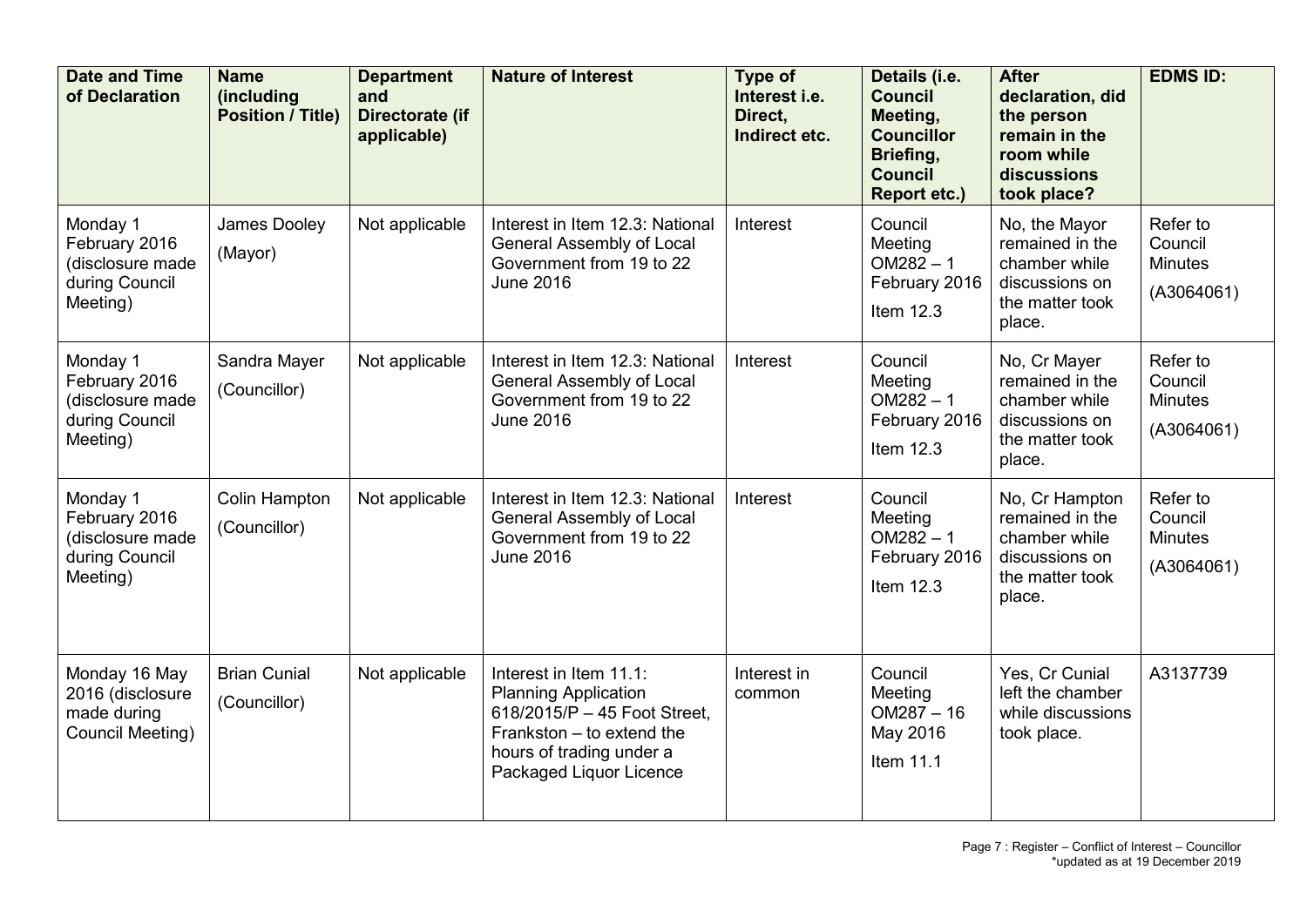| <b>Date and Time</b><br>of Declaration                                | <b>Name</b><br>(including<br><b>Position / Title)</b> | <b>Department</b><br>and<br>Directorate (if<br>applicable) | <b>Nature of Interest</b>                                                                                | Type of<br>Interest i.e.<br>Direct,<br>Indirect etc. | Details (i.e.<br><b>Council</b><br>Meeting,<br><b>Councillor</b><br>Briefing,<br><b>Council</b><br><b>Report etc.)</b> | <b>After</b><br>declaration, did<br>the person<br>remain in the<br>room while<br>discussions<br>took place? | <b>EDMS ID:</b>                       |
|-----------------------------------------------------------------------|-------------------------------------------------------|------------------------------------------------------------|----------------------------------------------------------------------------------------------------------|------------------------------------------------------|------------------------------------------------------------------------------------------------------------------------|-------------------------------------------------------------------------------------------------------------|---------------------------------------|
| Monday 27 June<br>2016 (disclosure<br>made during<br>Council Meeting) | Darrel Taylor<br>(Councillor)                         | Not applicable                                             | Interest in Item C2: Councillor<br><b>Conduct Panel</b>                                                  | Interest                                             | Council<br>Meeting<br>$OM289 - 27$<br><b>June 2016</b><br>Item C <sub>2</sub>                                          | Yes, Cr Taylor<br>left the chamber<br>while discussions<br>took place                                       | A3157266<br>(Confidential<br>Minutes) |
| Monday 27 June<br>2016 (disclosure<br>made during<br>Council Meeting) | <b>Colin Hampton</b><br>(Councillor)                  | Not applicable                                             | Interest in Item C2: Councillor<br><b>Conduct Panel</b>                                                  | Interest                                             | Council<br>Meeting<br>$OM289 - 27$<br><b>June 2016</b><br>Item C <sub>2</sub>                                          | No, Cr Hampton<br>remained in the<br>chamber while<br>discussions took<br>place                             | A3157266<br>(Confidential<br>Minutes) |
| Monday 18 July<br>2016 (disclosure<br>made during<br>Council Meeting) | Suzette Tayler<br>(Councillor)                        | Not applicable                                             | Interest in Item 12.7 -<br><b>Results of Beckwith Grove</b><br><b>Bridge Replacement</b><br>Consultation | Interest in<br>common                                | Council<br>Meeting<br>$OM290 - 18$<br><b>July 2016</b><br>Item 12.7                                                    | No, Cr Tayler<br>remained in the<br>chamber while<br>discussions and<br>voting took place                   | A3172314                              |
| Monday 18 July<br>2016 (disclosure<br>made during<br>Council Meeting) | <b>Brian Cunial</b><br>(Councillor)                   | Not applicable                                             | Interest in Item 12.5 - Update<br>on Various Special Charge<br><b>Scheme Projects</b>                    | Interest in<br>common                                | Council<br>Meeting<br>$OM290 - 18$<br><b>July 2016</b><br>Item 12.5                                                    | No, Cr Cunial<br>remained in the<br>chamber while<br>discussions and<br>voting took place                   | A3172314                              |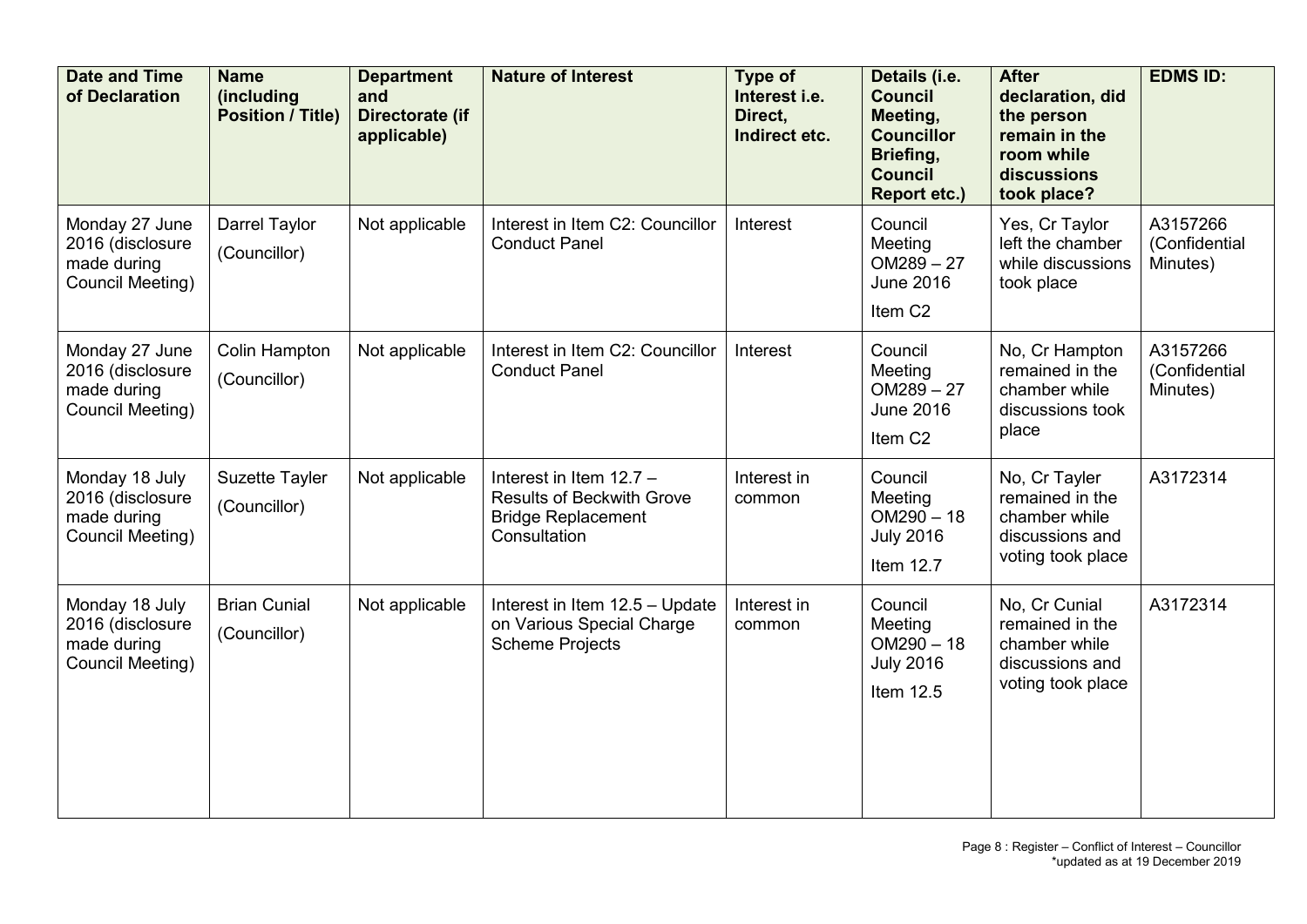| <b>Date and Time</b><br>of Declaration                                     | <b>Name</b><br>(including<br><b>Position / Title)</b> | <b>Department</b><br>and<br>Directorate (if<br>applicable) | <b>Nature of Interest</b>                                                                                                                                              | Type of<br>Interest i.e.<br>Direct.<br>Indirect etc.                           | Details (i.e.<br><b>Council</b><br>Meeting,<br><b>Councillor</b><br>Briefing,<br><b>Council</b><br><b>Report etc.)</b> | <b>After</b><br>declaration, did<br>the person<br>remain in the<br>room while<br>discussions<br>took place? | <b>EDMS ID:</b> |
|----------------------------------------------------------------------------|-------------------------------------------------------|------------------------------------------------------------|------------------------------------------------------------------------------------------------------------------------------------------------------------------------|--------------------------------------------------------------------------------|------------------------------------------------------------------------------------------------------------------------|-------------------------------------------------------------------------------------------------------------|-----------------|
| Monday 18 July<br>2016 (disclosure<br>made during<br>Council Meeting)      | <b>Brian Cunial</b><br>(Councillor)                   | Not applicable                                             | Interest in Item 12.6 -<br><b>Information on Councils</b><br><b>Current and Planned Local</b><br>Area Traffic Management<br>(LATM) Investigation and<br>Implementation | Interest in<br>common                                                          | Council<br>Meeting<br>$OM290 - 18$<br><b>July 2016</b><br>Item 12.6                                                    | No, Cr Cunial<br>remained in the<br>chamber while<br>discussions and<br>voting took place                   | A3172314        |
| Monday 8 August<br>2016 (disclosure<br>made during<br>Council Meeting)     | <b>Suzette Tayler</b><br>(Councillor)                 | Not applicable                                             | Interest in Item 12.3 -<br>Response to Petition -<br><b>Beckwith Grove Pedestrian</b><br><b>Bridge</b>                                                                 | Interest in<br>common                                                          | Council<br>Meeting<br>$OM291 - 8$<br>August 2016<br>Item 12.3                                                          | No, Cr Tayler<br>remained in the<br>chamber while<br>discussions and<br>voting took place.                  | A3184806        |
| Monday 29<br>August 2016<br>(disclosure made<br>during Council<br>Meeting) | Michael O'Reilly<br>(Councillor)                      | Not applicable                                             | Interest in Item 12.1 -<br>Response to residents Joint<br>Letter requesting traffic<br>treatments along Galway<br>Street, Seaford                                      | <b>Direct Interest</b>                                                         | Council<br>Meeting<br>$OM292 - 29$<br>August 2016<br>Item 12.1                                                         | Yes, Cr O'Reilly<br>left the chamber<br>while discussions<br>and voting took<br>place.                      | A3199276        |
| Monday 29<br>August 2016<br>(disclosure made<br>during Council<br>Meeting) | <b>Brian Cunial</b><br>(Councillor)                   | Not applicable                                             | Interest in Item 11.2 -<br><b>Planning Application</b><br>733/2015/P to construct one<br>$(1)$ triple storey dwelling $-28$<br>Gould Street, Frankston                 | Interest $-$<br>family member<br>has a close<br>relationship<br>with Architect | Council<br>Meeting<br>$OM292 - 29$<br>August 2016<br>Item 11.2                                                         | Yes, Cr Cunial<br>left the chamber<br>while discussions<br>and voting took<br>place.                        | A3199276        |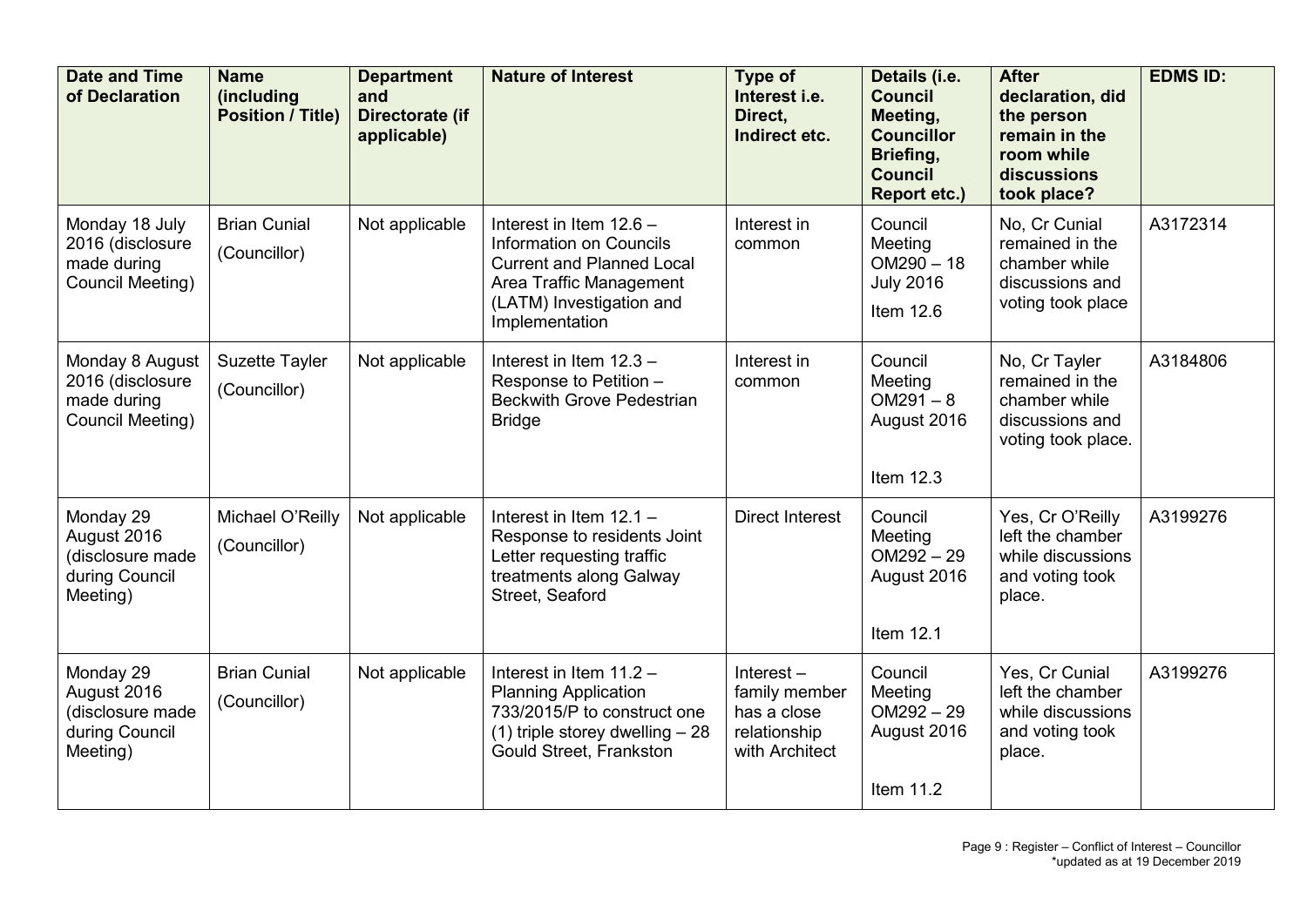| <b>Date and Time</b><br>of Declaration                                       | <b>Name</b><br><i>(including</i><br><b>Position / Title)</b> | <b>Department</b><br>and<br>Directorate (if<br>applicable) | <b>Nature of Interest</b>                                                                                                                          | <b>Type of</b><br>Interest i.e.<br>Direct.<br>Indirect etc. | Details (i.e.<br><b>Council</b><br>Meeting,<br><b>Councillor</b><br>Briefing,<br><b>Council</b><br><b>Report etc.)</b> | <b>After</b><br>declaration, did<br>the person<br>remain in the<br>room while<br>discussions<br>took place? | <b>EDMS ID:</b>                       |
|------------------------------------------------------------------------------|--------------------------------------------------------------|------------------------------------------------------------|----------------------------------------------------------------------------------------------------------------------------------------------------|-------------------------------------------------------------|------------------------------------------------------------------------------------------------------------------------|-------------------------------------------------------------------------------------------------------------|---------------------------------------|
| Monday 28<br>November 2016<br>(disclosure made<br>during Council<br>Meeting  | <b>Brian Cunial</b><br>(Councillor)                          | Not applicable                                             | Interest in Item $11.6 -$<br>September Town Planning<br>Progress Report                                                                            | Indirect interest<br>by residential<br>amenity              | Council<br>Meeting<br>$OM294 - 28$<br>November<br>2016<br>Item 11.6                                                    | Yes, Cr Cunial<br>left the chamber<br>while discussions<br>and voting took<br>place.                        | A3264599                              |
| Monday 28<br>November 2016<br>(disclosure made<br>during Council<br>Meeting  | Kristopher<br><b>Bolam</b><br>(Councillor)                   | Not applicable                                             | Interest in Item C2 -<br>Proposed recipient for<br>Citizen, Young Citizen,<br>Senior Citizen and<br>Community Event of the Year<br>Awards for 2017 | Interest                                                    | Council<br>Meeting<br>$OM294 - 28$<br>November<br>2016<br>Item C <sub>2</sub>                                          | No, Cr Cunial left<br>the chamber<br>while discussions<br>and voting took<br>place.                         | A3336352<br>(Confidential<br>Minutes) |
| Monday 19<br>December 2016<br>(disclosure made<br>during Council<br>Meeting) | <b>Colin Hampton</b><br>(Councillor)                         | Not applicable                                             | Interest in Item $12.11 -$<br><b>Centenary Park Sporting</b><br>Complex                                                                            | Interest in<br>Common                                       | Council<br>Meeting<br>$OM295 - 19$<br>December<br>2016<br>Item 12.11                                                   | Yes, Cr Hampton<br>remained in the<br>chamber for<br>discussions and<br>voting                              | A3272663                              |
| Monday 19<br>December 2016<br>(disclosure made<br>during Council<br>Meeting) | Colin Hampton<br>(Councillor)                                | Not applicable                                             | Interest in NOM 1241 -<br><b>Centenary Park Golf Course</b><br>Committee                                                                           | Interest in<br>Common                                       | Council<br>Meeting<br>$OM295 - 19$<br>December<br>2016: Item<br>13.2                                                   | Yes, Cr Hampton<br>remained in the<br>chamber for<br>discussions and<br>voting                              | A3272663                              |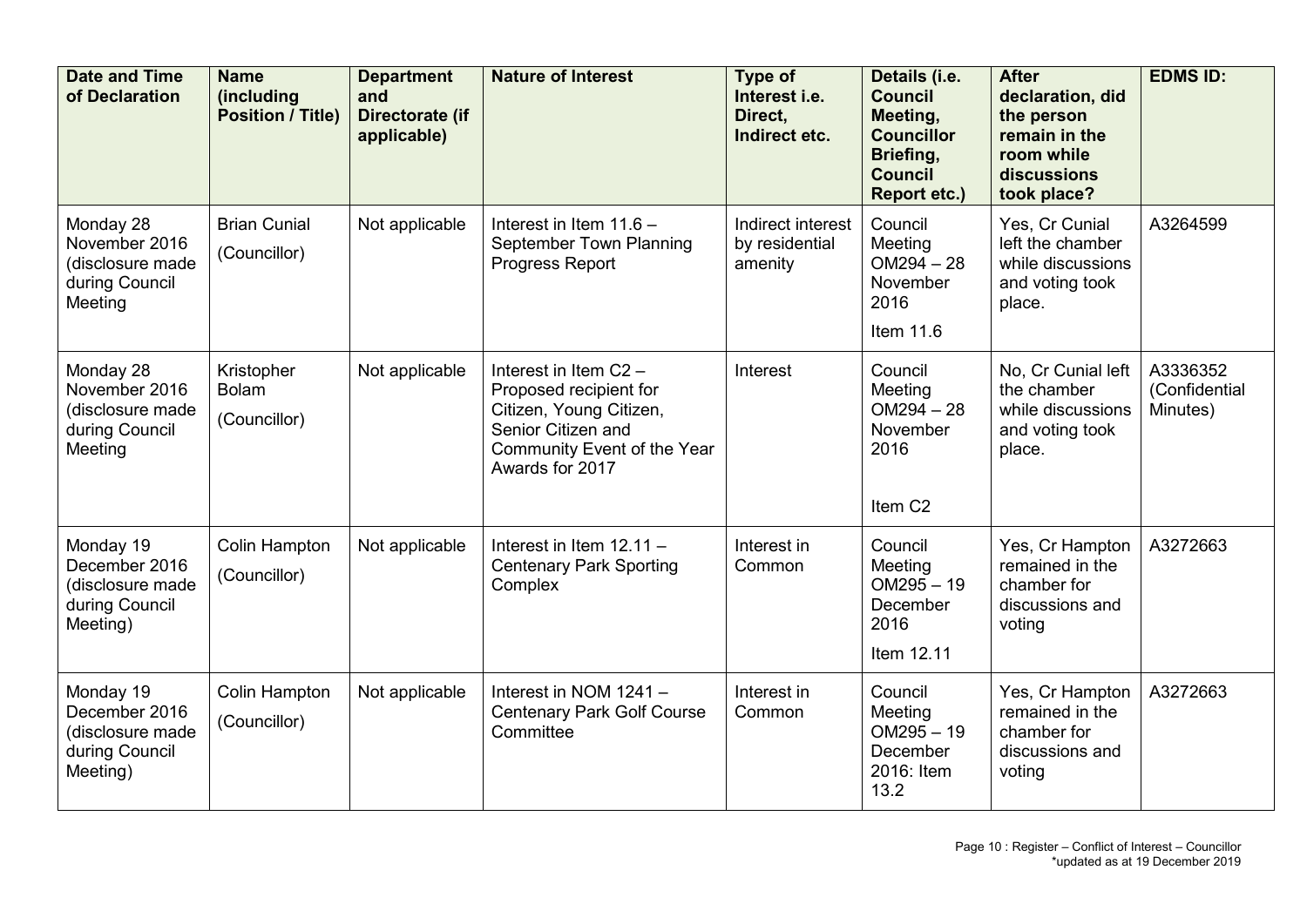| <b>Date and Time</b><br>of Declaration                                                                                                 | <b>Name</b><br>(including<br><b>Position / Title)</b> | <b>Department</b><br>and<br>Directorate (if<br>applicable) | <b>Nature of Interest</b>                                                                                                                                                                                                                      | <b>Type of</b><br>Interest i.e.<br>Direct,<br>Indirect etc. | Details (i.e.<br><b>Council</b><br>Meeting,<br><b>Councillor</b><br>Briefing,<br><b>Council</b><br><b>Report etc.)</b> | <b>After</b><br>declaration, did<br>the person<br>remain in the<br>room while<br>discussions<br>took place? | <b>EDMS ID:</b>                                                 |
|----------------------------------------------------------------------------------------------------------------------------------------|-------------------------------------------------------|------------------------------------------------------------|------------------------------------------------------------------------------------------------------------------------------------------------------------------------------------------------------------------------------------------------|-------------------------------------------------------------|------------------------------------------------------------------------------------------------------------------------|-------------------------------------------------------------------------------------------------------------|-----------------------------------------------------------------|
| Monday 19<br>December 2016<br>(disclosure made<br>during Council<br>Meeting)                                                           | Kristopher<br><b>Bolam</b><br>(Councillor)            | Not applicable                                             | Interest in Item C1-<br>Proposed recipient for<br>Citizen, Young Citizen,<br>Senior Citizen and<br>Community Event of the Year<br>Awards for 2017                                                                                              | Interest                                                    | Council<br>Meeting<br>$OM295 - 19$<br>December<br>2016<br>Item C1                                                      | No, Cr Bolam left<br>the chamber<br>while discussions<br>and voting took<br>place.                          | A3272644<br>(Confidential<br>Minutes)                           |
| Monday 30<br>January 2017<br>(disclosure made<br>during Council<br>Meeting)                                                            | Quinn<br><b>McCormack</b><br>(Councillor)             | Not applicable                                             | Interest in Item 13.14 NOM<br>1271 - Access to Frankston<br><b>Nature Reserve Sweetwater</b><br>Creek                                                                                                                                          | Indirect Interest<br>by Conflicting<br>Duty                 | Council<br>Meeting<br>$OM296 - 30$<br>January 2017<br>Item 13.14                                                       | Yes, Cr<br>McCormack left<br>the chamber<br>while discussions<br>and voting took<br>place.                  | A3302170                                                        |
| Monday 14<br>March 2017<br>(disclosure made<br>via email to the<br>CEO on 14<br>March 2017 and<br>disclosed during<br>Council Meeting) | <b>Brian Cunial</b><br>(Councillor)                   | Not applicable                                             | Interest in Item 11.1 Planning<br>Application 556/2016/P - 223<br>Beach Street, Frankston - to<br>use the land to sell liquor<br>(NQR Beach Street).<br>Note: this item was deferred<br>to the 3rd April Council<br>Meeting - refer to Minutes | Indirect<br>Financial<br>Interest                           | Council<br>Meeting<br>$OM298 - 14$<br>March 2017<br>Item 11.1                                                          | Yes, Cr Cunial<br>left the chamber<br>during<br>discussions and<br>voting.                                  | A3336378<br>(Minutes)<br>A3317438<br>(Email from<br>Councillor) |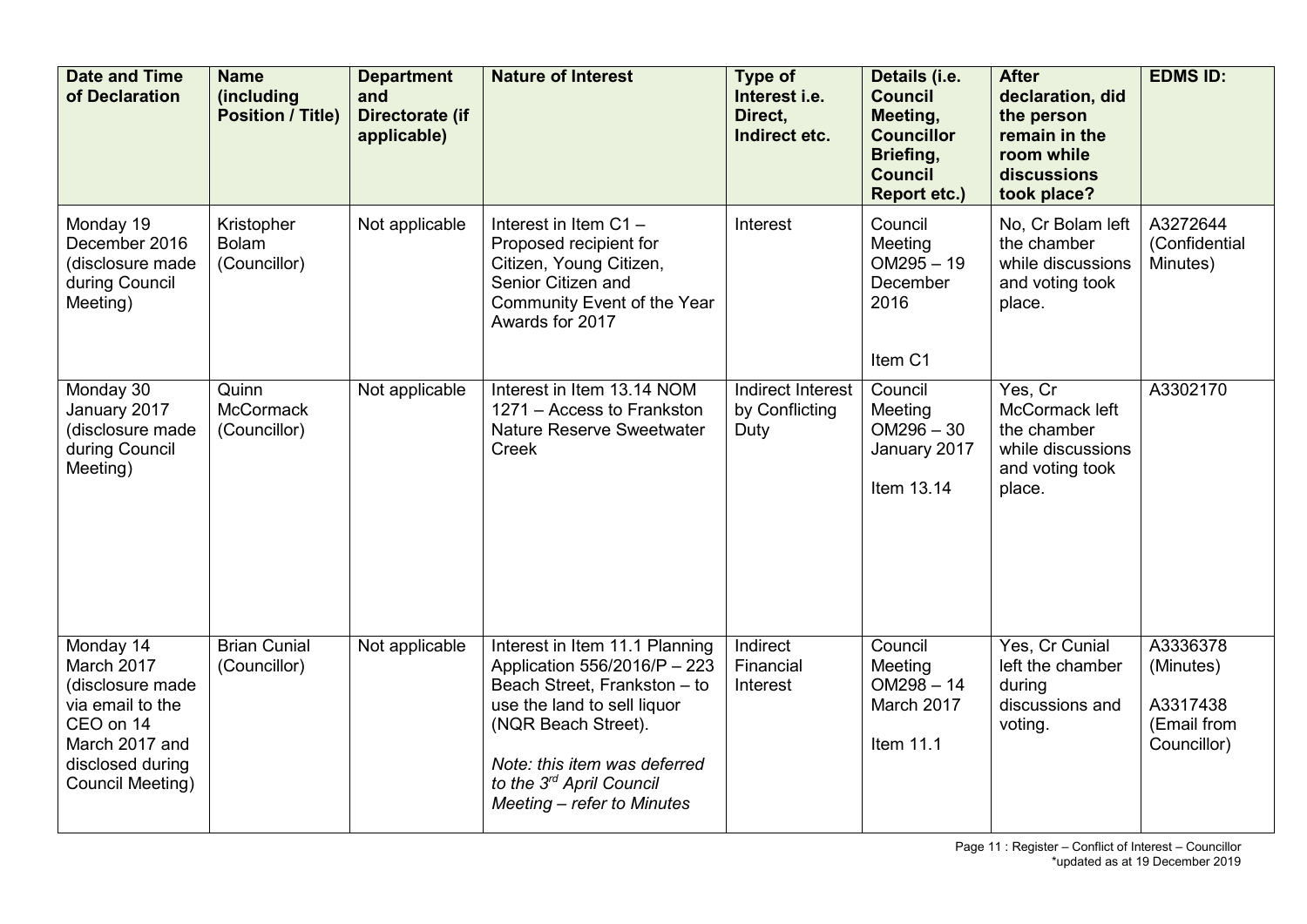| <b>Date and Time</b><br>of Declaration                                                                                                    | <b>Name</b><br>(including<br><b>Position / Title)</b> | <b>Department</b><br>and<br>Directorate (if<br>applicable) | <b>Nature of Interest</b>                                                                                                                            | Type of<br>Interest i.e.<br>Direct,<br>Indirect etc. | Details (i.e.<br><b>Council</b><br>Meeting,<br><b>Councillor</b><br>Briefing,<br><b>Council</b><br><b>Report etc.)</b> | <b>After</b><br>declaration, did<br>the person<br>remain in the<br>room while<br>discussions<br>took place? | <b>EDMS ID:</b>                                                        |
|-------------------------------------------------------------------------------------------------------------------------------------------|-------------------------------------------------------|------------------------------------------------------------|------------------------------------------------------------------------------------------------------------------------------------------------------|------------------------------------------------------|------------------------------------------------------------------------------------------------------------------------|-------------------------------------------------------------------------------------------------------------|------------------------------------------------------------------------|
| Monday 3 April<br>2017 (disclosure<br>made via email to<br>the CEO on 14<br>March 2017 and<br>disclosed during<br>Council meeting)        | <b>Brian Cunial</b><br>(Councillor)                   | Not applicable                                             | Interest in Item 11.4 Planning<br>Application 556/2016/P - 223<br>Beach Street, Frankston - to<br>use the land to sell liquor<br>(NQR Beach Street). | Indirect<br>Financial<br>Interest                    | Council<br>Meeting<br>$OM299 - 3$<br>April 2017<br>Item 11.4                                                           | Yes, Cr Cunial<br>left the chamber<br>during<br>discussions and<br>voting.                                  | A3349316<br>(Minutes)<br>A3317438<br>(Email from<br>Councillor)        |
| Monday 3 April<br>2017 (disclosure<br>made during<br>Council meeting)                                                                     | <b>Steve Toms</b><br>(Councillor)                     | Not applicable                                             | Item 12.2: 2017 National<br>General Assembly of Local<br>Government from 18 to 21<br>June 2017 - Canberra ACT                                        | Indirect Interest                                    | Council<br>Meeting<br>$OM299 - 3$<br>April 2017<br>Item 12.2                                                           | Yes, Cr Toms left<br>the chamber<br>during<br>discussions and<br>voting                                     | A3349316<br>(Minutes)                                                  |
| Monday 1 May<br>2017 (disclosure<br>made via email to<br>the CEO on 24th<br>April 2017 and<br>disclosed during<br>the Council<br>meeting) | <b>Brian Cunial</b><br>(Councillor)                   | Not applicable                                             | Item 11.7: January Town<br>Planning Report.                                                                                                          | Indirect<br>Financial<br>Interest                    | Council<br>Meeting<br>$OM300 - 1$<br>May 2017<br>Item 11.7                                                             | Yes, Cr Cunial<br>left the chamber<br>during the<br>discussions and<br>voting                               | A3341545<br>(Email from<br>Councillor)<br>A3349310<br>(Minutes)        |
| Monday 1 May<br>2017 (disclosure<br>made during<br>Council meeting)                                                                       | <b>Kris Bolam</b><br>(Councillor)                     | Not applicable                                             | Item C.2: Frankston<br><b>Charitable Fund Grants.</b>                                                                                                | Indirect Interest                                    | Council<br>Meeting<br>$OM300 - 1$<br>May 2017<br>Item C <sub>2</sub>                                                   | Yes, Cr Bolam<br>left the chamber<br>during the<br>discussions and<br>voting                                | A3349310<br>(Minutes)<br><b>Declaration</b><br>made verbally<br>to CEO |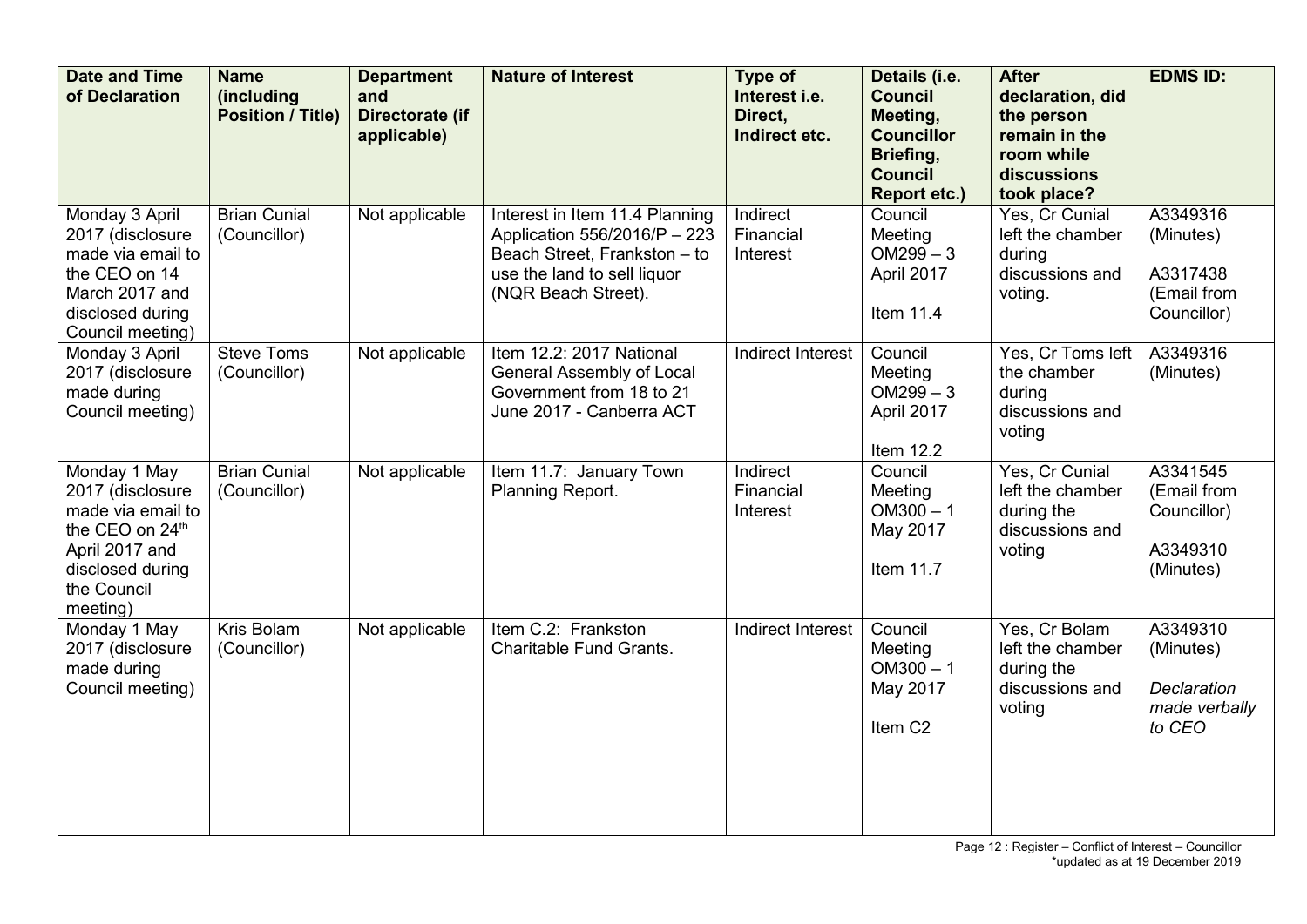| <b>Date and Time</b><br>of Declaration                                 | <b>Name</b><br><i>(including)</i><br><b>Position / Title)</b> | <b>Department</b><br>and<br>Directorate (if<br>applicable) | <b>Nature of Interest</b>                                                                                                                              | Type of<br>Interest i.e.<br>Direct,<br>Indirect etc. | Details (i.e.<br><b>Council</b><br>Meeting,<br><b>Councillor</b><br>Briefing,<br><b>Council</b><br><b>Report etc.)</b> | <b>After</b><br>declaration, did<br>the person<br>remain in the<br>room while<br>discussions<br>took place? | <b>EDMS ID:</b>                                                                        |
|------------------------------------------------------------------------|---------------------------------------------------------------|------------------------------------------------------------|--------------------------------------------------------------------------------------------------------------------------------------------------------|------------------------------------------------------|------------------------------------------------------------------------------------------------------------------------|-------------------------------------------------------------------------------------------------------------|----------------------------------------------------------------------------------------|
| Monday 22 May<br>2017 (disclosure<br>made during<br>Council meeting)   | Quinn<br><b>McCormack</b><br>(Councillor)                     | Not applicable                                             | Item 13.6: NOM 1317 -<br><b>Frankston Nature</b><br><b>Conservation Reserve</b>                                                                        | Indirect Interest                                    | Council<br>Meeting<br>$OM301 - 22$<br>May 2017<br>Item 13.6                                                            | Yes, Cr<br>McCormack left<br>the chamber<br>during the<br>discussions and<br>voting                         | A3365680<br>(Minutes)<br><b>Declaration</b><br>made verbally<br>to CEO                 |
| Monday 22 May<br>2017 (disclosure<br>made during<br>Council Meeting)   | <b>Brian Cunial</b><br>(Councillor)                           | Not applicable                                             | Item 11.3: February Town<br><b>Planning Progress Report</b>                                                                                            | Indirect Interest                                    | Council<br>Meeting<br>$OM301 - 22$<br>May 2017<br>Item 11.3                                                            | Yes, Cr Cunial<br>left the chamber<br>during<br>discussions and<br>voting                                   | A3365680<br>(Minutes)<br>A3397116<br>(Email)                                           |
| Monday 22 May<br>2017 (disclosure<br>made during<br>Council Meeting)   | <b>Brian Cunial</b><br>(Councillor)                           | Not applicable                                             | Item 12.17: Response to<br>NOM 1265 - Cleanliness of<br>the City                                                                                       | <b>Indirect Interest</b>                             | Council<br>Meeting<br>$OM301 - 22$<br>May 2017<br>Item 12.17                                                           | Yes, Cr Cunial<br>left the chamber<br>during<br>discussions and<br>voting                                   | A3365680<br>(Minutes)<br>Declaration<br>made verbally<br>to CEO and<br><b>Director</b> |
| Monday 3rd July<br>2017 (disclosure<br>made during<br>Council Meeting) | Quinn<br><b>McCormack</b><br>(Councillor)                     | Not applicable                                             | Item 11.7: Town Planning<br>Application 505/2016/P - 67<br>Lawson Avenue, Frankston<br>South 3199 - To construct<br>two (2) double storey<br>dwellings | Indirect Interest                                    | Council<br>Meeting<br>$OM303 - 3$<br><b>July 2017</b><br>Item 11.7                                                     | Yes, Cr<br>McCormack left<br>the chamber<br>during<br>discussions and<br>voting                             | A3394345<br>(Minutes)<br>Declaration<br>made verbally<br>to CEO                        |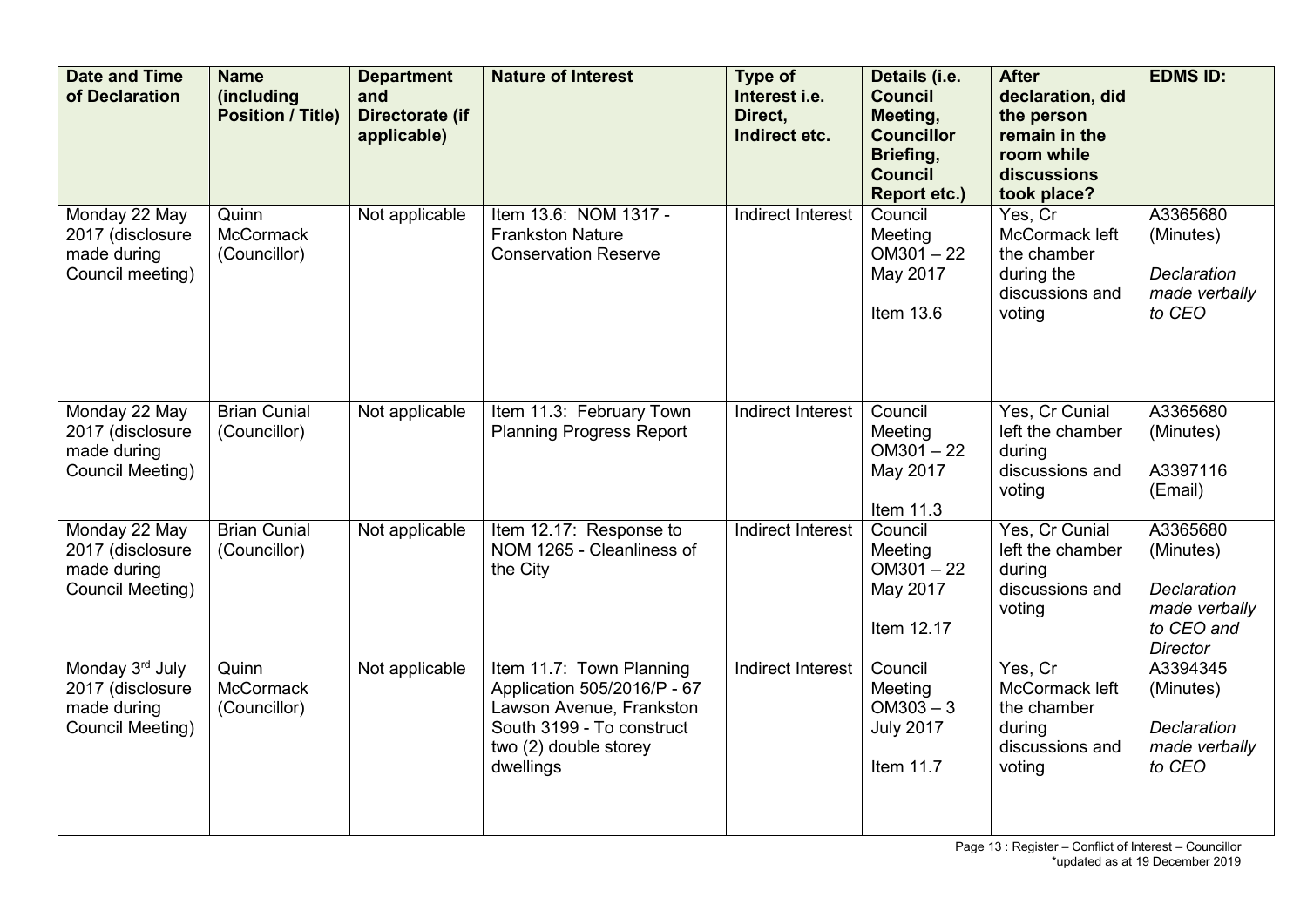| <b>Date and Time</b><br>of Declaration                                                         | <b>Name</b><br><i>(including)</i><br><b>Position / Title)</b> | <b>Department</b><br>and<br>Directorate (if<br>applicable) | <b>Nature of Interest</b>                             | Type of<br>Interest i.e.<br>Direct.<br>Indirect etc. | Details (i.e.<br><b>Council</b><br>Meeting,<br><b>Councillor</b><br>Briefing,<br><b>Council</b><br><b>Report etc.)</b> | <b>After</b><br>declaration, did<br>the person<br>remain in the<br>room while<br>discussions<br>took place? | <b>EDMS ID:</b>                                                            |
|------------------------------------------------------------------------------------------------|---------------------------------------------------------------|------------------------------------------------------------|-------------------------------------------------------|------------------------------------------------------|------------------------------------------------------------------------------------------------------------------------|-------------------------------------------------------------------------------------------------------------|----------------------------------------------------------------------------|
| Monday 4 <sup>th</sup><br>September 2017<br>(disclosure made<br>during the<br>Council Meeting) | <b>Steve Toms</b><br>(Councillor)                             | Not applicable                                             | Item C2: Request to fund a<br>Councillor's legal fees | <b>Direct Interest</b>                               | Council<br>Meeting<br>$OM306 - 4$<br>September<br>2017<br>Item C <sub>2</sub>                                          | Yes, Cr Toms left<br>the chamber<br>during<br>discussions and<br>voting                                     | A3455288<br>(Open<br>Minutes)<br>A3455290<br>(Confidential<br>Minutes)     |
| Monday 25th<br>September 2017<br>(disclosure made<br>during the<br>Council Meeting)            | Kris Bolam<br>(Councillor)                                    | Not applicable                                             | Item 12.11: Councillor<br>Training                    | <b>Direct Interest</b>                               | Council<br>Meeting<br>$OM307 - 25$<br>September<br>2017<br>Item 12.11                                                  | Yes, Cr Bolam<br>left the chamber<br>during<br>discussions and<br>voting                                    | A3455283<br>(Minutes)<br>Declaration<br>made verbally<br>to the CEO        |
| Monday 25th<br>September 2017<br>(disclosure made<br>during the<br>Council Meeting)            | Quinn<br><b>McCormack</b><br>(Councillor)                     | Not applicable                                             | Item 12.11: Councillor<br>Training                    | <b>Direct Interest</b>                               | Council<br>Meeting<br>$OM307 - 25$<br>September<br>2017<br>Item 12.11                                                  | Yes, Cr<br>McCormack left<br>the chamber<br>during<br>discussions and<br>voting                             | A3455283<br>(Minutes)<br><b>Declaration</b><br>made verbally<br>to the CEO |
| Monday 16 <sup>th</sup><br>October 2017<br>(disclosure made<br>during the<br>Council Meeting)  | Quinn<br><b>McCormack</b><br>(Councillor)                     | Not applicable                                             | Item 12.14: Councillor<br>Training                    | <b>Direct Interest</b>                               | Council<br>Meeting<br>$OM308 - 16$<br>October 2017<br>Item 12.14                                                       | Yes, Cr<br>McCormack left<br>the chamber<br>during<br>discussions and<br>voting                             | A3469608<br>(Minutes)<br>Declaration<br>made verbally<br>to the CEO        |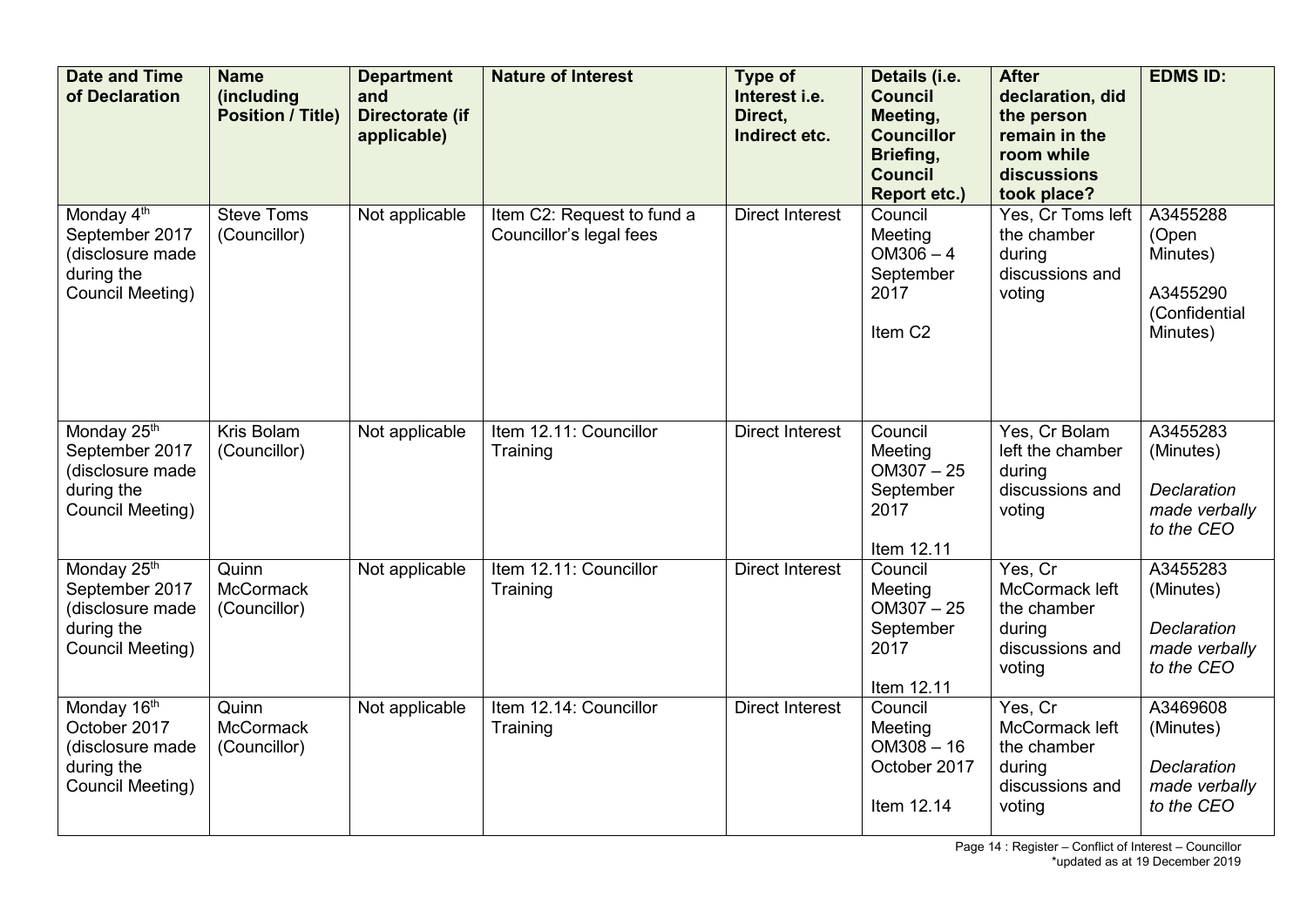| <b>Date and Time</b><br>of Declaration                                            | <b>Name</b><br>(including<br><b>Position / Title)</b> | <b>Department</b><br>and<br>Directorate (if<br>applicable) | <b>Nature of Interest</b>                                                                                                                                                                                       | Type of<br>Interest i.e.<br>Direct,<br>Indirect etc. | Details (i.e.<br><b>Council</b><br>Meeting,<br><b>Councillor</b><br>Briefing,<br><b>Council</b><br><b>Report etc.)</b> | <b>After</b><br>declaration, did<br>the person<br>remain in the<br>room while<br>discussions<br>took place? | <b>EDMS ID:</b>                                                     |
|-----------------------------------------------------------------------------------|-------------------------------------------------------|------------------------------------------------------------|-----------------------------------------------------------------------------------------------------------------------------------------------------------------------------------------------------------------|------------------------------------------------------|------------------------------------------------------------------------------------------------------------------------|-------------------------------------------------------------------------------------------------------------|---------------------------------------------------------------------|
| Monday 16th<br>October 2017<br>(disclosure made<br>during the<br>Council Meeting) | <b>Kris</b><br><b>Bolam</b><br>(Councillor)           | Not applicable                                             | Item 12.14: Councillor<br>Training                                                                                                                                                                              | <b>Direct Interest</b>                               | Council<br>Meeting<br>$OM308 - 16$<br>October 2017<br>Item 12.14                                                       | Yes, Cr Bolam<br>left the chamber<br>during<br>discussions and<br>voting                                    | A3469608<br>(Minutes)<br>Declaration<br>made verbally<br>to the CEO |
| Monday 11<br>December 2017<br>(disclosure made<br>via email to the<br>CEO)        | <b>Brian Cunial</b><br>(Councillor)                   | Not applicable                                             | Declaration of interest made<br>in writing to the Chief<br><b>Executive Officer classifying</b><br>the type of interest and<br>nature of the interest in<br>accordance s79 of the Local<br>Government Act 1989. | <b>Indirect Interest</b>                             | Council<br>Meeting<br>$OM310 - 11$<br>December<br>2017<br>Item C1                                                      | Yes, Cr Cunial<br>left the chamber<br>during<br>discussions and<br>voting                                   | A3667888<br>(Minutes)                                               |
| Monday 11<br>December 2017<br>(disclosure made<br>during the<br>Council meeting)  | <b>Glenn Aitken</b><br>(Councillor)                   | Not applicable                                             | Item C1: Proposed<br>Recipients for Citizen, Young<br>Citizen, Senior Citizen and<br>Community Event of the Year<br>Awards 2018                                                                                 | <b>Indirect Interest</b>                             | Council<br>Meeting<br>$OM310 - 11$<br>December<br>2017<br>Item C1                                                      | Yes, Cr Aitken<br>left the chamber<br>during<br>discussions and<br>voting                                   | A3667888<br>(Minutes)                                               |
| Monday 11<br>December 2017<br>(disclosure made<br>during the<br>Council Meeting)  | <b>Colin Hampton</b><br>(Councillor)                  | Not applicable                                             | Item C1: Proposed<br>Recipients for Citizen, Young<br>Citizen, Senior Citizen and<br>Community Event of the Year<br>Awards 2018                                                                                 | Indirect Interest                                    | Council<br>Meeting<br>$OM310 - 11$<br>December<br>2017<br>Item C1                                                      | Yes, Cr Hampton<br>left the chamber<br>during<br>discussions and<br>voting                                  | A3667888<br>(Minutes)                                               |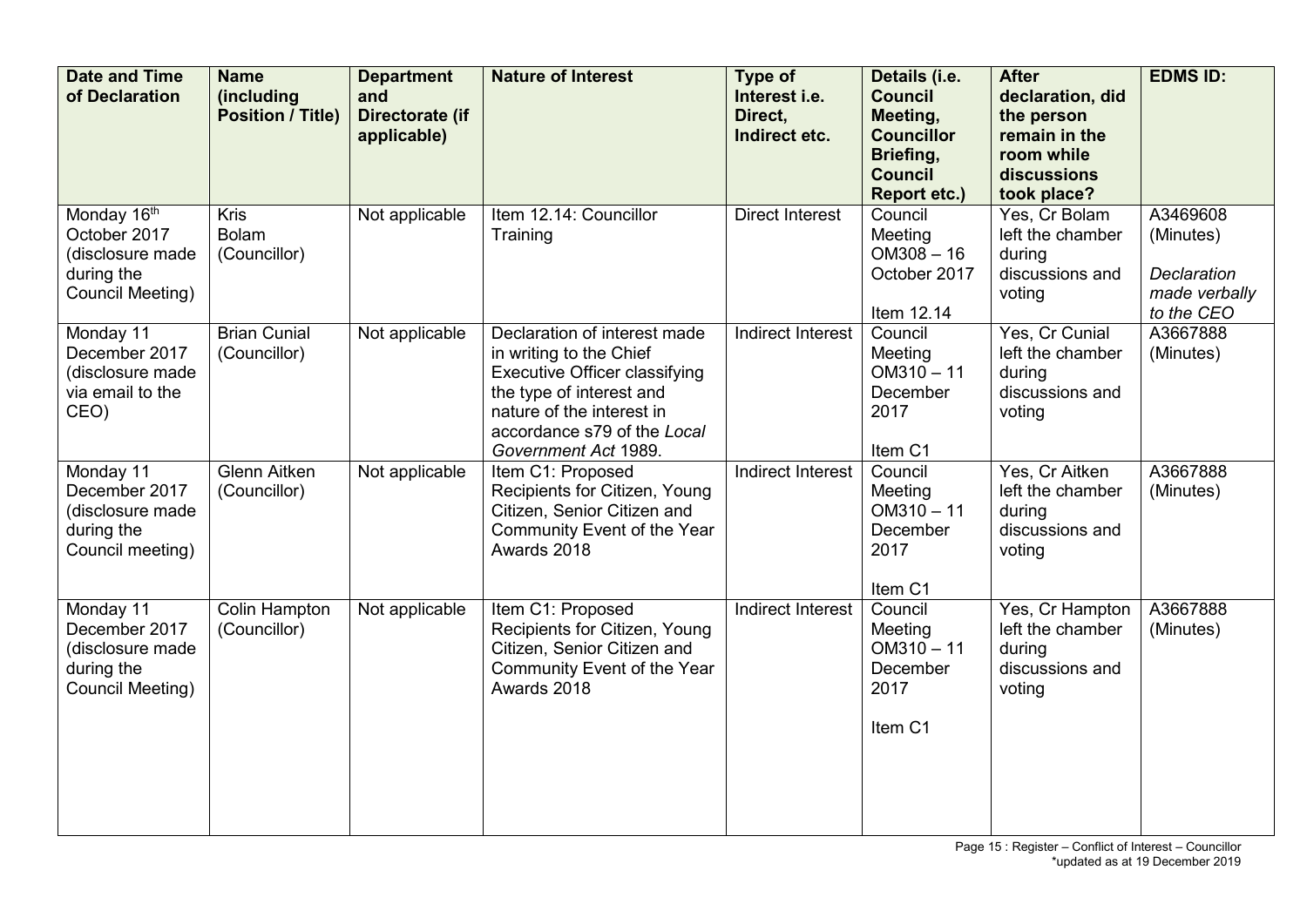| <b>Date and Time</b><br>of Declaration                                                  | <b>Name</b><br><i>(including)</i><br><b>Position / Title)</b> | <b>Department</b><br>and<br>Directorate (if<br>applicable) | <b>Nature of Interest</b>                                                                                                                                             | Type of<br>Interest i.e.<br>Direct,<br>Indirect etc. | Details (i.e.<br><b>Council</b><br>Meeting,<br><b>Councillor</b><br>Briefing,<br><b>Council</b><br><b>Report etc.)</b> | <b>After</b><br>declaration, did<br>the person<br>remain in the<br>room while<br>discussions<br>took place? | <b>EDMS ID:</b>                                                                           |
|-----------------------------------------------------------------------------------------|---------------------------------------------------------------|------------------------------------------------------------|-----------------------------------------------------------------------------------------------------------------------------------------------------------------------|------------------------------------------------------|------------------------------------------------------------------------------------------------------------------------|-------------------------------------------------------------------------------------------------------------|-------------------------------------------------------------------------------------------|
| Monday 15<br>January 2019<br>(disclosure made<br>during Councillor<br>Briefing session) | Sandra Mayer<br>(Councillor)                                  | Not applicable                                             | Home and Community Care<br>item on the Councillor<br>Briefing Agenda dated 15<br>January 2019<br>Works for a provider and will<br>leave the room during<br>discussion | Interest                                             | Councillor<br>Briefing Item -<br>Home and<br>Community<br>Care                                                         | Yes, Cr Mayer<br>left the chamber<br>during<br>discussions                                                  | A3536846<br>(Record of<br>Assembly of<br>Councillors<br>Form dated 15<br>January 2019)    |
| Monday 29<br>January 2018<br>(disclosure made<br>during the<br>Council meeting)         | Kris Bolam<br>(Councillor)                                    | Not applicable                                             | Item 12.7: Mid-Year Budget<br>Review<br>Former member of Life Gate<br>Inc.                                                                                            | <b>Indirect Interest</b>                             | Council<br>Meeting<br>$2018/OM1 -$<br>29 January<br>2018<br>Item 12.7                                                  | No, Cr Bolam<br>remained in the<br>Chamber for<br>discussion and<br>voting                                  | A3541338<br>(Minutes)                                                                     |
| Monday 29<br>January 2018<br>(disclosure made<br>during the<br>Council meeting)         | Colin Hampton<br>(Councillor)                                 | Not applicable                                             | Item C6: Peninsula Leisure<br><b>Pty Ltd Company Matters</b><br>Councillor representative on<br>the Board of PARC                                                     | <b>Direct Interest</b>                               | Council<br>Meeting<br>$2018$ /OM1 $-$<br>29 January<br>2018<br>Item C6                                                 | Yes, Cr Hampton<br>left the Chamber<br>during discussion<br>and voting                                      | A3541336<br>(Minutes)                                                                     |
| Monday 26<br>February 2018                                                              | Sandra Mayer<br>(Councillor)                                  | Not applicable                                             | <b>HACC Review - Councillor</b><br><b>Briefing Item</b><br>Cr Mayer works for a provider                                                                              | <b>Direct Interest</b>                               | Councillor<br><b>Briefing dated</b><br>26 February<br>$2019 - HACC$<br><b>Review matter</b>                            | Yes, Cr Mayer<br>left the room at<br>7.45pm during<br>discussions                                           | A3593090<br>(Record of<br>Assembly of<br>Councillor<br>Form dated 26<br>February<br>2018) |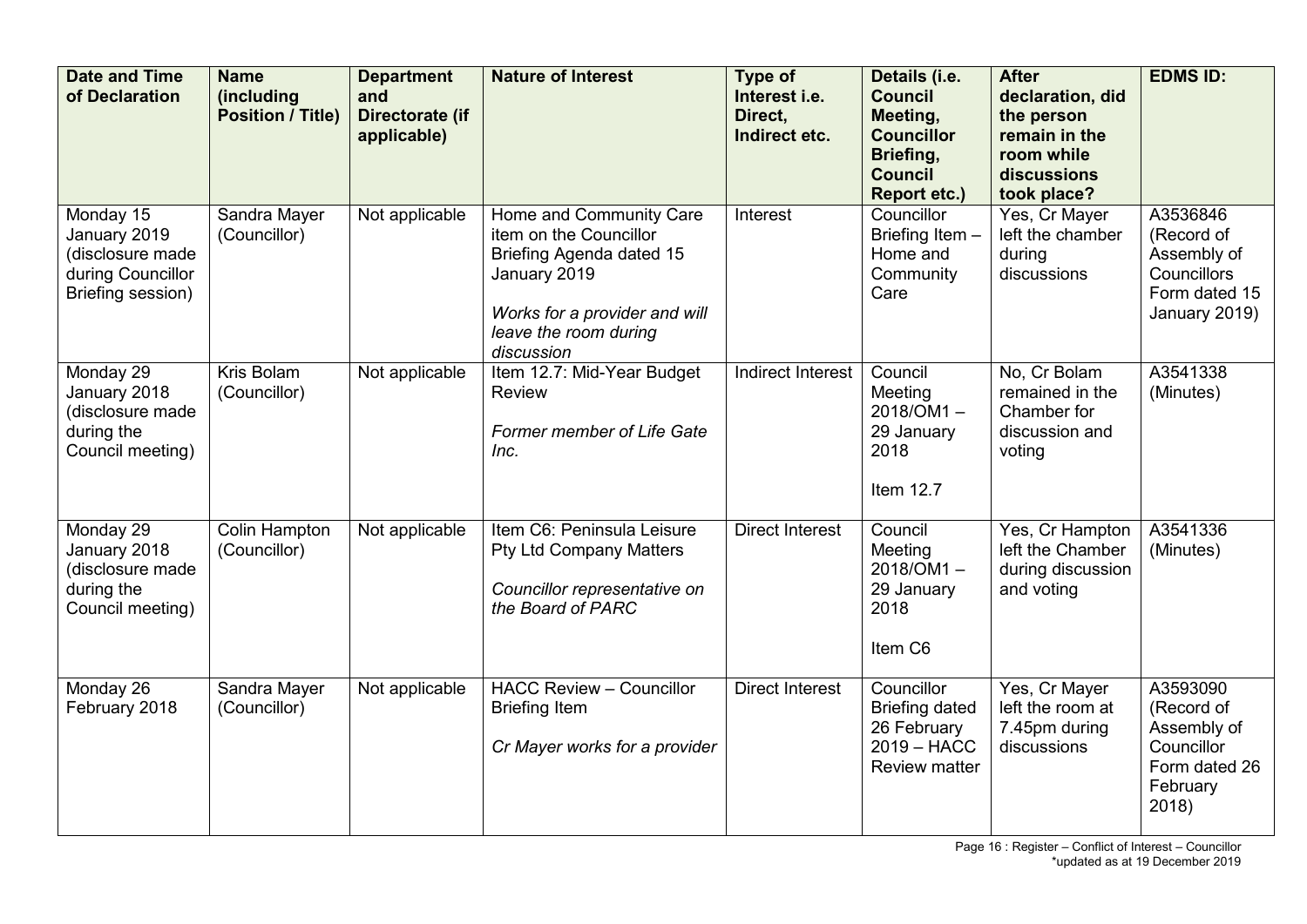| <b>Date and Time</b><br>of Declaration                                         | <b>Name</b><br>(including<br><b>Position / Title)</b> | <b>Department</b><br>and<br>Directorate (if<br>applicable) | <b>Nature of Interest</b>                                                                                                                | Type of<br>Interest i.e.<br>Direct,<br>Indirect etc. | Details (i.e.<br><b>Council</b><br>Meeting,<br><b>Councillor</b><br>Briefing,<br><b>Council</b><br><b>Report etc.)</b> | <b>After</b><br>declaration, did<br>the person<br>remain in the<br>room while<br>discussions<br>took place? | <b>EDMS ID:</b>                                                                       |
|--------------------------------------------------------------------------------|-------------------------------------------------------|------------------------------------------------------------|------------------------------------------------------------------------------------------------------------------------------------------|------------------------------------------------------|------------------------------------------------------------------------------------------------------------------------|-------------------------------------------------------------------------------------------------------------|---------------------------------------------------------------------------------------|
| Monday 26<br>March 2018<br>(disclosure made<br>during Councillor<br>Briefing)  | <b>Colin Hampton</b><br>(Councillor)                  | Not applicable                                             | Draft Agenda Review -<br><b>Councillor Briefing item</b><br>Cr Hampton declared an<br>interest in Item 12.4 as he<br>would be attending. | <b>Direct Interest</b>                               | Councillor<br><b>Briefing dated</b><br>26 March<br>2018                                                                | Yes, Cr Hampton<br>left the room<br>during<br>discussions                                                   | A3593546<br>(Record of<br>Assembly of<br>Councillor<br>Form dated 26<br>March 2018)   |
| Monday 3 April<br>2018 (disclosure<br>made during the<br>Council meeting)      | Colin Hampton<br>(Councillor)                         | Not applicable                                             | Item 12.3: Outbound<br>Delegation to Sister City -<br>Susono, Japan<br><b>Mayor is representing Council</b><br>at the event              | <b>Direct Interest</b>                               | Council<br>Meeting<br>$2018/OM4 - 3$<br>April 2018<br>Item 12.3                                                        | Yes, Cr Hampton<br>left the Chamber<br>during discussion<br>and voting                                      | A3591678<br>(Minutes)                                                                 |
| Tuesday 17 April<br>2018 (disclosure<br>made during<br>Councillor<br>Briefing) | Sandra Mayer<br>(Councillor)                          | Not applicable                                             | Item C.7: Home and<br><b>Community Care (HACC)</b><br>Review<br>Employed by a provider                                                   | <b>Direct Interest</b>                               | Councillor<br><b>Briefing dated</b><br>17 April 2018<br>- Draft<br>Council<br>Meeting<br>Agenda<br>Review              | Yes, Cr Mayer<br>left the Chamber<br>during discussion                                                      | A3593556<br>(Record of<br>Assembly of<br>Councillor<br>Form)                          |
| Monday 23 April<br>2018 (disclosure<br>made during the<br>Council meeting)     | <b>Brian Cunial</b><br>(Councillor)                   | Not applicable                                             | Item C6: Centenary Park Golf<br><b>Course Expression of Interest</b><br>Temporary board member of<br>Peninsula Leisure                   | Interest                                             | Council<br>Meeting<br>$2018/OM5 -$<br>23 April 2018<br>Item C6                                                         | No, Cr Cunial<br>remained in the<br>Chamber during<br>discussion and<br>voting                              | A3608923<br>(Minutes)<br>A3653762<br>(Record of<br>Assembly of<br>Councillor<br>Form) |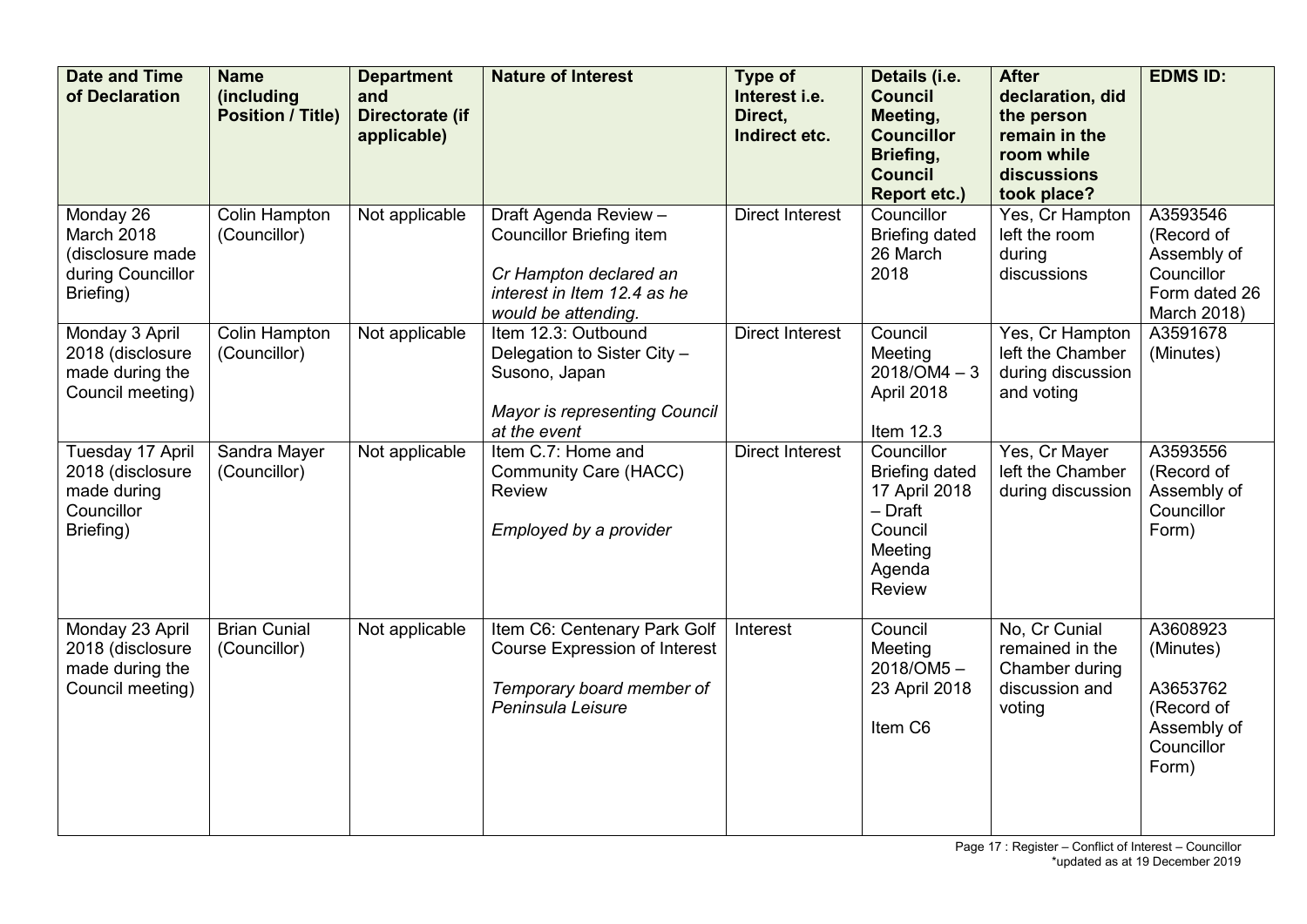| <b>Date and Time</b><br>of Declaration                                       | <b>Name</b><br>(including<br><b>Position / Title)</b> | <b>Department</b><br>and<br>Directorate (if<br>applicable) | <b>Nature of Interest</b>                                                                                                                                                                                                                    | <b>Type of</b><br>Interest i.e.<br>Direct.<br>Indirect etc. | Details (i.e.<br><b>Council</b><br>Meeting,<br><b>Councillor</b><br>Briefing,<br><b>Council</b><br><b>Report etc.)</b> | <b>After</b><br>declaration, did<br>the person<br>remain in the<br>room while<br>discussions<br>took place? | <b>EDMS ID:</b>                                                                       |
|------------------------------------------------------------------------------|-------------------------------------------------------|------------------------------------------------------------|----------------------------------------------------------------------------------------------------------------------------------------------------------------------------------------------------------------------------------------------|-------------------------------------------------------------|------------------------------------------------------------------------------------------------------------------------|-------------------------------------------------------------------------------------------------------------|---------------------------------------------------------------------------------------|
| Monday 23 April<br>2018 (disclosure<br>made during the<br>Council meeting)   | Sandra Mayer<br>(Councillor)                          | Not applicable                                             | Item C.7: Home and<br><b>Community Care (HACC)</b><br><b>Review</b><br>Employed by a provider                                                                                                                                                | <b>Direct Interest</b>                                      | Council<br>Meeting<br>2018/OM5-<br>23 April 2018                                                                       | Yes, Cr Mayer<br>left the Chamber<br>during discussion<br>and voting                                        | A3608923<br>(Minutes)<br>A3653762<br>(Record of<br>Assembly of<br>Councillor<br>Form) |
| Monday 23 April<br>2018 (disclosure<br>made during the<br>Council meeting)   | Colin Hampton<br>(Councillor)                         | Not applicable                                             | Item 12.5: Outbound<br>Delegation to Sister City -<br>Susono, Japan                                                                                                                                                                          | Interest                                                    | Council<br>Meeting<br>$2018/OM5 -$<br>23 April 2018                                                                    | No, Cr Hampton<br>remained in the<br>Chamber during<br>discussion and<br>voting                             | A3608923<br>(Minutes)<br>A3653762<br>(Record of<br>Assembly of<br>Councillor<br>Form) |
| Monday 14 May<br>2018 (disclosure<br>made during the<br>Council meeting)     | <b>Colin Hampton</b><br>(Councillor)                  | Not applicable                                             | Item 11.2: Frankston<br><b>Planning Scheme</b><br>Amendment C111 - Report<br>on findings and<br>recommendations of Panel<br>Report                                                                                                           | <b>Direct Interest</b>                                      | Council<br>Meeting<br>$2018/OM6 -$<br>14 May 2018                                                                      | No, Cr Mayer left<br>the Chamber<br>during discussion<br>and voting                                         | A3266363<br>(Minutes)                                                                 |
| Monday 16 July<br>2018 (disclosure<br>made during<br>Councillor<br>Briefing) | <b>Brian Cunial</b><br>(Councillor)                   | Not applicable                                             | Draft Agenda Review as<br>listed on the Councillor<br>Briefing Agenda.<br>Cr Cunial noted that he was<br>Council's representative on<br>the Peninsula Leisure Board<br>and noted the items related to<br>Peninsula Leisure on the<br>Agenda. | Interest                                                    | Councillor<br><b>Briefing dated</b><br>16 July 2018                                                                    | No, Cr Cunial<br>remained in the<br>room during the<br>discussions                                          | A3707388<br>(Record of<br>Assembly of<br>Councillor<br>Form)                          |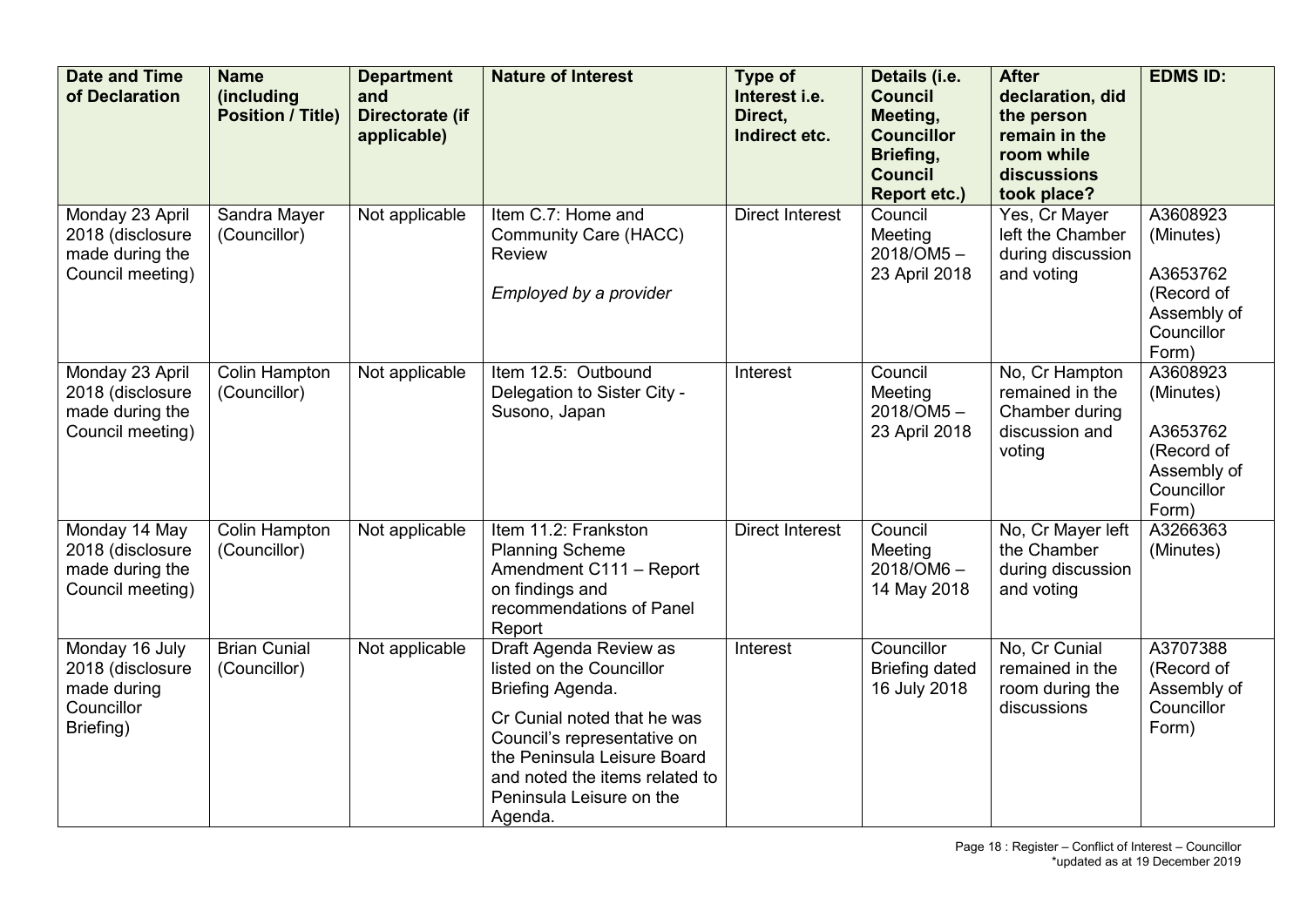| <b>Date and Time</b><br>of Declaration                                           | <b>Name</b><br>(including<br><b>Position / Title)</b> | <b>Department</b><br>and<br>Directorate (if<br>applicable) | <b>Nature of Interest</b>                                                                                                                                                                                                                                                                                         | Type of<br>Interest i.e.<br>Direct.<br>Indirect etc. | Details (i.e.<br><b>Council</b><br>Meeting,<br><b>Councillor</b><br>Briefing,<br><b>Council</b><br><b>Report etc.)</b> | <b>After</b><br>declaration, did<br>the person<br>remain in the<br>room while<br>discussions<br>took place? | <b>EDMS ID:</b>                                              |
|----------------------------------------------------------------------------------|-------------------------------------------------------|------------------------------------------------------------|-------------------------------------------------------------------------------------------------------------------------------------------------------------------------------------------------------------------------------------------------------------------------------------------------------------------|------------------------------------------------------|------------------------------------------------------------------------------------------------------------------------|-------------------------------------------------------------------------------------------------------------|--------------------------------------------------------------|
| Monday 23 July<br>2018 (disclosures<br>made during the<br>Council meeting)       | <b>Brian Cunial</b><br>(Councillor)                   | Not applicable                                             | Cr Cunial is Council's ex<br>officio representative on the<br>PARC board:<br>$\bullet$ Item 14.2: 2018/NOM46 -<br>Peninsula Leisure Pty Ltd<br>Matters;<br>• Item C.3: Frankston Skate<br>Park Management Tender;<br>and<br>$C.5$ :<br>Peninsula<br>$\bullet$ Item<br>Leisure Pty Ltd - Company<br><b>Matters</b> | Interest                                             | Council<br>Meeting<br>2018/OM9-<br>23 July 2018                                                                        | No, Cr Cunial<br>remained in the<br>chamber for<br>discussion and<br>voting                                 | A3681450<br>(Minutes)                                        |
| Monday 12<br>November 2018<br>(disclosure made<br>during Councillor<br>Briefing) | Kris Bolam<br>(Councillor)                            | Not applicable                                             | Interest on an item on the<br><b>Council Meeting Agenda</b><br>relating to Lifegate - Item C3:<br>Citizen of the Year<br>Nominations<br>Cr Bolam advised that he had<br>served on the board with one<br>of the candidates.                                                                                        | Interest                                             | Councillor<br><b>Briefing dated</b><br>12 November<br>2018                                                             | No, remained in<br>the room during<br>discussions                                                           | A4011326<br>(Record of<br>Assembly of<br>Councillor<br>Form) |
| Monday 3<br>December 2018<br>(disclosure made<br>during Councillor<br>Briefing)  | Michael O'Reilly<br>(Mayor)                           | Not applicable                                             | Item listed on the Councillor<br>Briefing Agenda relating to<br>Council Agenda Review: C.4:<br>Appointment of MAV Board<br>Member<br>Mayor O'Reilly advised that<br>his brother is a candidate                                                                                                                    | Indirect interest<br>by close<br>association         | Councillor<br><b>Briefing dated</b><br>3 December<br>2018                                                              | Yes, the Mayor<br>left the room<br>during<br>discussions                                                    | A3766511<br>(Record of<br>Assembly of<br>Councillor<br>Form) |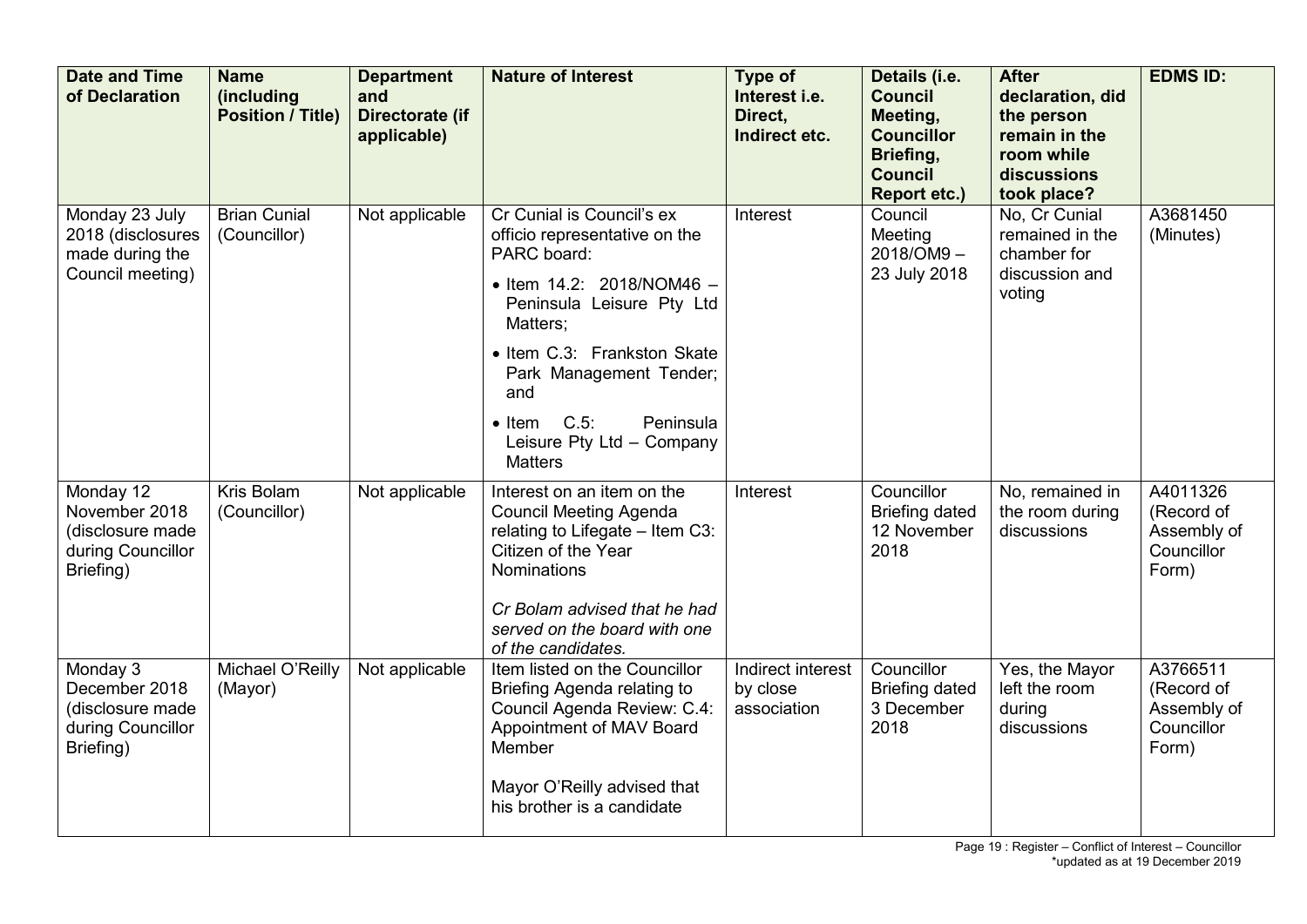| <b>Date and Time</b><br>of Declaration                                           | <b>Name</b><br>(including<br><b>Position / Title)</b> | <b>Department</b><br>and<br>Directorate (if<br>applicable) | <b>Nature of Interest</b>                                                                                                                                                                                        | Type of<br>Interest i.e.<br>Direct.<br>Indirect etc. | Details (i.e.<br><b>Council</b><br>Meeting,<br><b>Councillor</b><br>Briefing,<br><b>Council</b><br><b>Report etc.)</b>                  | <b>After</b><br>declaration, did<br>the person<br>remain in the<br>room while<br>discussions<br>took place?                                                                           | <b>EDMS ID:</b>                                                                        |
|----------------------------------------------------------------------------------|-------------------------------------------------------|------------------------------------------------------------|------------------------------------------------------------------------------------------------------------------------------------------------------------------------------------------------------------------|------------------------------------------------------|-----------------------------------------------------------------------------------------------------------------------------------------|---------------------------------------------------------------------------------------------------------------------------------------------------------------------------------------|----------------------------------------------------------------------------------------|
| Monday 10<br>December 2018<br>(disclosure made<br>during the<br>Council Meeting) | Michael O'Reilly<br>(Mayor)                           | Not applicable                                             | C.4: Appointment of MAV<br><b>Board Member</b><br>Mayor O'Reilly advised that<br>his brother is a candidate                                                                                                      | Indirect Interest<br>by close<br>association         | Council<br>Meeting<br>2018/OM15-<br>10 December<br>2018                                                                                 | Yes, Mayor<br>O'Reilly left the<br>chamber during<br>the discussions<br>and voting                                                                                                    | A3777024<br>(Minutes)                                                                  |
| Monday 21<br>January 2019<br>(declared during<br>Councillor<br>Briefing)         | <b>Colin Hampton</b><br>(Councillor)                  | Not applicable                                             | Item C9: Request to fund a<br>Councillor's Legal Fees on<br>the Draft Council Meeting<br>Agenda for 2019/OM1 - 29<br>January 2019<br>*Note this was subsequently<br>withdrawn from the Council<br>Meeting Agenda | Direct interest                                      | Councillor<br><b>Briefing held</b><br>on 21 January<br>$2019 -$<br>Review of<br><b>Draft Council</b><br>Meeting<br>Agenda<br>discussion | Yes, Cr Hampton<br>left the Chamber<br>at 8.35pm while<br>Item C9: Request<br>to fund a<br>Councillor's<br>Legal Fees was<br>discussed and<br>returned to the<br>Chamber at<br>8.45pm | A3790730<br>(Record of<br>Assembly of<br>Councillors<br>Form dated 21<br>January 2019) |
| Tuesday 29<br>January 2019<br>(disclosure made<br>in writing to the<br>CEO)      | <b>Brian Cunial</b><br>(Councillor)                   |                                                            | Declaration of interest made<br>in writing to the Chief<br><b>Executive Officer classifying</b><br>the type of interest and<br>nature of the interest in<br>accordance s79 of the Local<br>Government Act 1989.  | Indirect<br>financial<br>interest                    | Council<br>Meeting<br>2019/OM1-<br>29 January<br>2019                                                                                   | Yes, Cr Cunial<br>left the chamber<br>during discussion<br>and voting                                                                                                                 | A3807217<br>(Minutes)<br>A3834388<br>(email from Cr<br>Cunial to CEO)                  |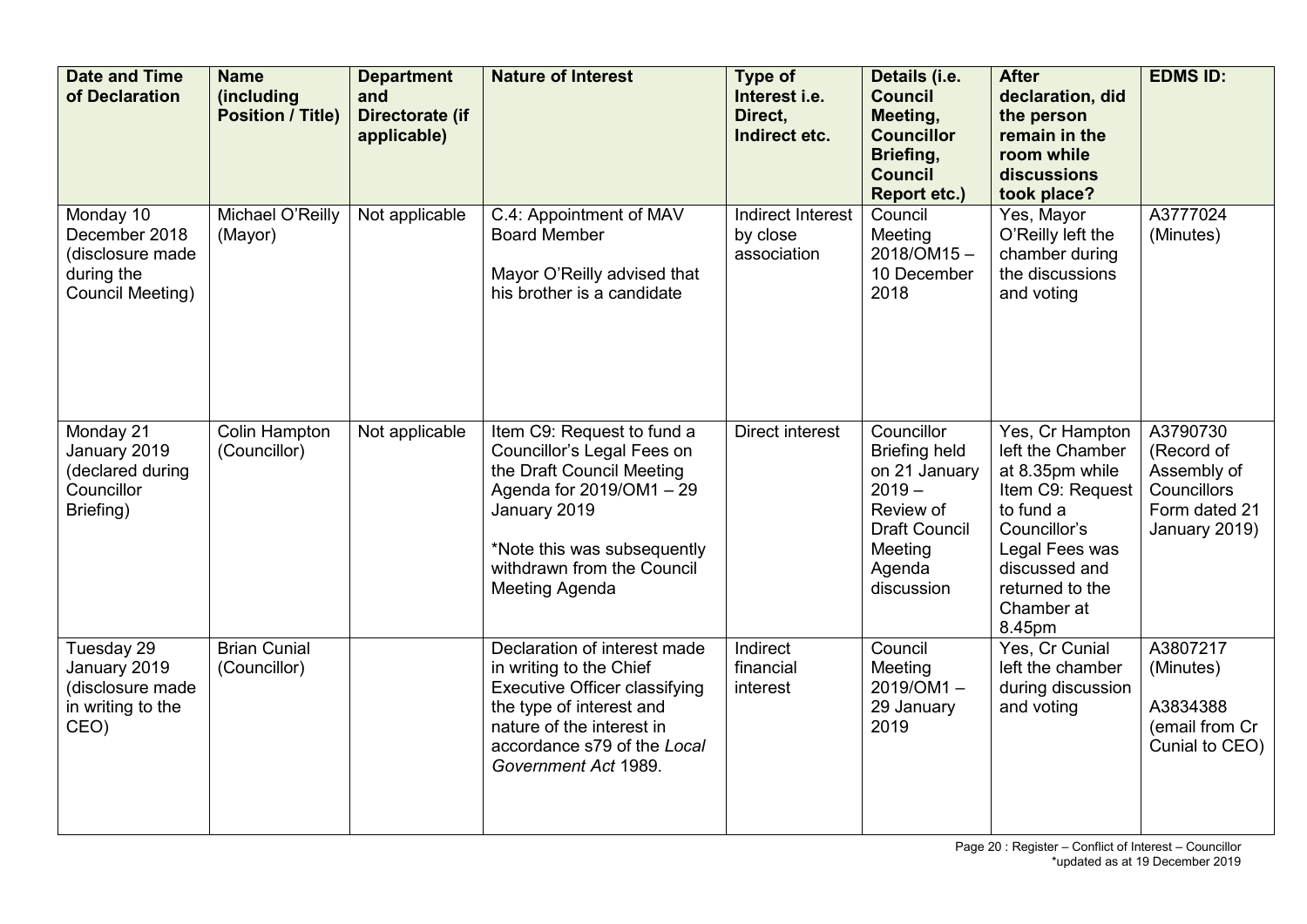| <b>Date and Time</b><br>of Declaration                                                                                                                | <b>Name</b><br>(including<br><b>Position / Title)</b> | <b>Department</b><br>and<br>Directorate (if<br>applicable) | <b>Nature of Interest</b>                                                                                                                                                                                                                                                                                                                      | Type of<br>Interest i.e.<br>Direct,<br>Indirect etc. | Details (i.e.<br><b>Council</b><br>Meeting,<br><b>Councillor</b><br>Briefing,<br><b>Council</b><br><b>Report etc.)</b> | <b>After</b><br>declaration, did<br>the person<br>remain in the<br>room while<br>discussions<br>took place?                                                                                                                | <b>EDMS ID:</b>                                                                                                     |
|-------------------------------------------------------------------------------------------------------------------------------------------------------|-------------------------------------------------------|------------------------------------------------------------|------------------------------------------------------------------------------------------------------------------------------------------------------------------------------------------------------------------------------------------------------------------------------------------------------------------------------------------------|------------------------------------------------------|------------------------------------------------------------------------------------------------------------------------|----------------------------------------------------------------------------------------------------------------------------------------------------------------------------------------------------------------------------|---------------------------------------------------------------------------------------------------------------------|
| Monday 18<br>February 2019<br>(disclosure made<br>in writing to the<br>CEO)                                                                           | <b>Brian Cunial</b><br>(Councillor)                   |                                                            | Declaration of interest made<br>in writing to the Chief<br><b>Executive Officer classifying</b><br>the type of interest and<br>nature of the interest in<br>accordance s79 of the Local<br>Government Act 1989.                                                                                                                                | Indirect<br>financial<br>interest                    | Council<br>Meeting<br>2019/OM2-<br>18 February<br>2019                                                                 | Yes, Cr Cunial<br>left the chamber<br>during discussion<br>and voting                                                                                                                                                      | A3943347<br>(Minutes)<br>A3834388<br>(email from Cr<br>Cunial to CEO)                                               |
| Tuesday 12<br>March 2019<br>(disclosure made<br>during Council<br>Meeting) and<br>Monday 4 March<br>2019 (disclosed<br>during Councillor<br>Briefing) | Colin Hampton<br>(Councillor)                         |                                                            | Item C2: Golf Course<br>Management Tender-<br><b>Probity Report</b>                                                                                                                                                                                                                                                                            | <b>Direct interest</b>                               | Council<br>Meeting<br>$2019/OM3 -$<br>12 March<br>2019<br>&<br>Councillor<br><b>Briefing dated</b><br>4 March 2019     | Yes, Cr Hampton<br>left the chamber<br>during discussion<br>and voting<br>Yes, Cr Hampton<br>left the chamber<br>during discussion<br>at the Councillor<br><b>Briefing session</b>                                         | A3943302<br>(Minutes)<br>A3843813<br>(Record of<br>Assembly of<br><b>Councillors</b><br>form dated 4<br>March 2019) |
| Monday 1 April<br>2019 (disclosure<br>made during<br><b>Council Meeting</b><br>and at the<br>Councillor<br>Briefing on 25<br>March 2019)              | Colin Hampton<br>(Councillor)                         |                                                            | Item C1: Outcomes of the<br>Audit and Risk Management<br>Committee<br>Cr Hampton advised that this<br>report contains details on the<br><b>Golf Course Management</b><br>Tender - Probity Report<br>This was also declared during<br>the Councillor Briefing<br>session on 25 March 2019<br>when the Draft Agenda was<br>tabled for discussion | <b>Direct interest</b>                               | Council<br>Meeting<br>$2019/OM4 - 1$<br>April 2019<br>Councillor<br><b>Briefing</b><br>Session - 25<br>March 2019      | Yes, Cr Hampton<br>left the chamber<br>during the<br>discussion and<br>voting<br>Yes Cr Hampton<br>left the chamber<br>during discussion<br>and voting at the<br>draft Agenda<br>review<br>discussion on 25<br>March 2019. | A3943024<br>(Minutes)<br>A3887803<br>(Record of<br>Assembly of<br>Councillors<br>form dated 25<br>March 2019)       |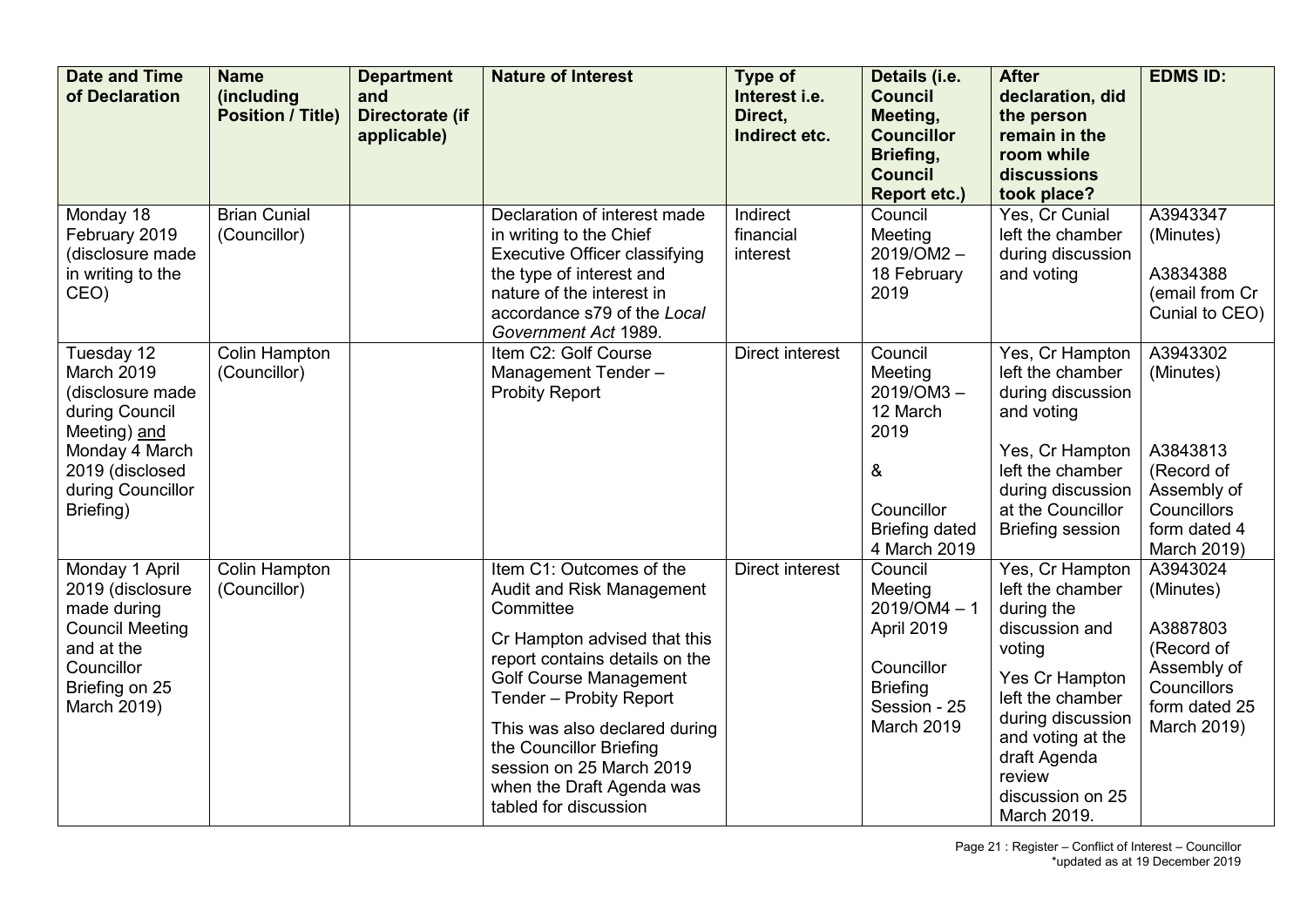| <b>Date and Time</b><br>of Declaration                                                 | <b>Name</b><br>(including<br><b>Position / Title)</b> | <b>Department</b><br>and<br>Directorate (if<br>applicable) | <b>Nature of Interest</b>                                                                                                     | <b>Type of</b><br>Interest i.e.<br>Direct.<br>Indirect etc. | Details (i.e.<br><b>Council</b><br>Meeting,<br><b>Councillor</b><br>Briefing,<br><b>Council</b><br><b>Report etc.)</b> | <b>After</b><br>declaration, did<br>the person<br>remain in the<br>room while<br>discussions<br>took place? | <b>EDMS ID:</b>                                       |
|----------------------------------------------------------------------------------------|-------------------------------------------------------|------------------------------------------------------------|-------------------------------------------------------------------------------------------------------------------------------|-------------------------------------------------------------|------------------------------------------------------------------------------------------------------------------------|-------------------------------------------------------------------------------------------------------------|-------------------------------------------------------|
| Tuesday 23 April<br>2019 (disclosure<br>made during<br>Council Meeting)                | <b>Steve Toms</b><br>(Councillor)                     |                                                            | Item C4: Design Advisory<br>Committee - Recommended<br>Appointments<br>Cr Toms advised that he<br>knows one of the applicants | Indirect interest                                           | Council<br>Meeting<br>2019/OM5-<br>23 April 2019                                                                       | No, remained in<br>the Chamber<br>during discussion<br>and voting                                           | A3955835<br>(Minutes)                                 |
| Monday 11<br>November 2019<br>(disclosure made<br>during Councillor<br>Briefing)       | Colin Hampton<br>(Councillor)                         |                                                            | Item C4: Local Government<br>Inspectorate Investigation<br>Outcome                                                            | Indirect Interest                                           | Agenda<br>Review for<br>Ordinary<br>Council<br>Meeting 18<br>November<br>2019                                          | Yes, Cr Hampton<br>left the Assembly<br>at 8.34pm and<br>returned to the<br>meeting at<br>8.40pm            | A4090824<br>(Record of<br>Assembly of<br>Councillors) |
| Monday 18<br>November 2019<br>(disclosure made<br>during pre-<br>Agenda<br>discussion) | <b>Colin Hampton</b><br>(Councillor)                  |                                                            | Item C4: Local Government<br>Inspectorate Investigation<br>Outcome                                                            | Indirect Interest                                           | Agenda<br>Review for<br>Ordinary<br>Council<br>Meeting 18<br>November<br>2019                                          | Yes, Cr Hampton<br>left the Assembly<br>at 6.50pm while<br>discussions took<br>place.                       | A4096805<br>(Record of<br>Assembly of<br>Councillors) |
| Monday 18<br>November 2019<br>(disclosure made<br>during Council<br>Meeting)           | Colin Hampton<br>(Councillor)                         |                                                            | Item C4: Monday 18<br>November 2019 (disclosure<br>made during pre-Agenda<br>discussion)                                      | Indirect Interest                                           | Council<br>Meeting<br>2019/OM14-<br>18 November<br>2019                                                                | Yes, Cr Hampton<br>left the chamber<br>during the<br>discussion and<br>voting                               | <b>Minutes</b><br>available on<br>Council<br>website  |